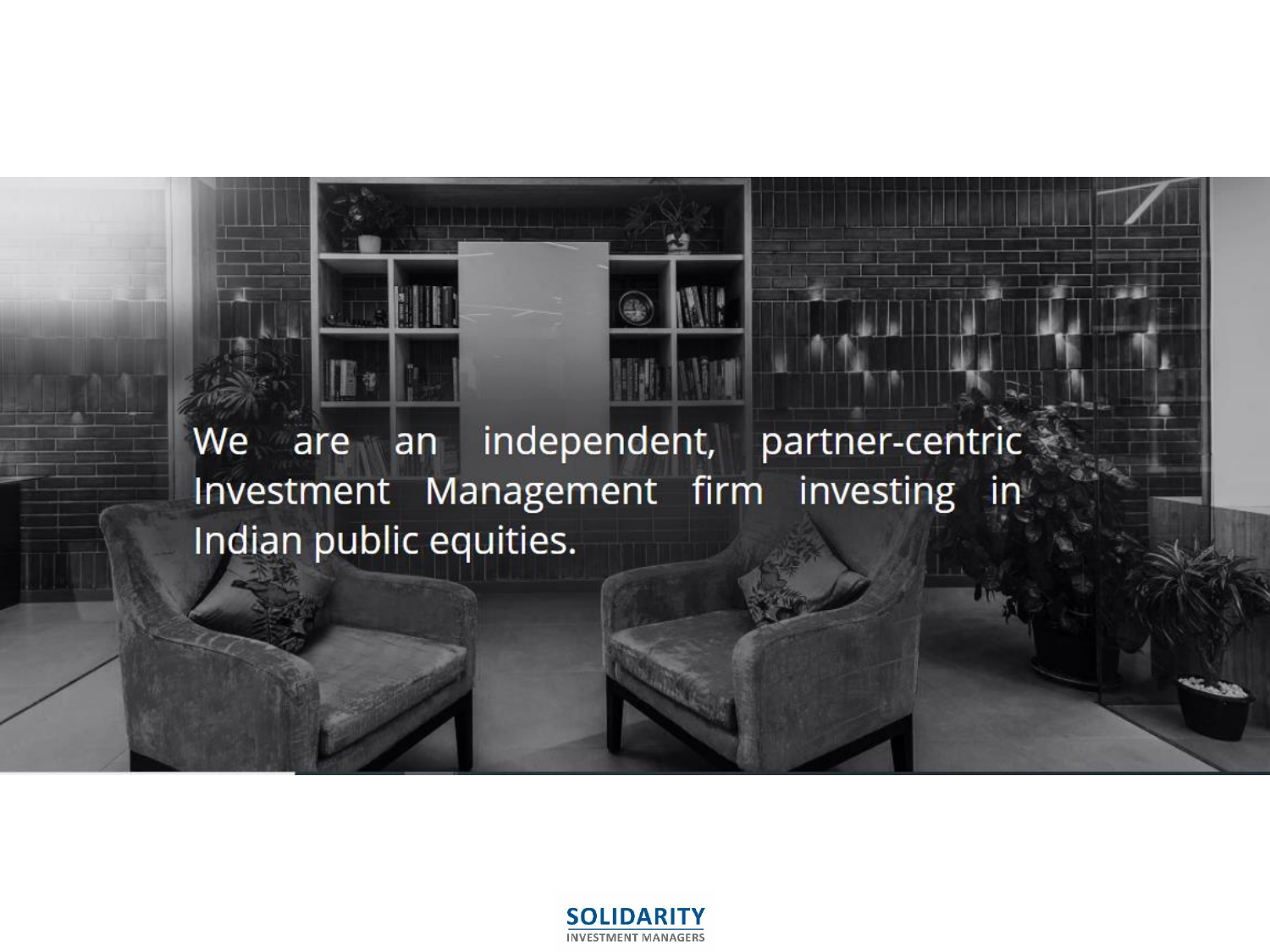## **TOPICS**

| About us                   | How are we<br>different? | Team                      | <b>Track Record</b> |                  |
|----------------------------|--------------------------|---------------------------|---------------------|------------------|
| Investing<br>beliefs       | Investing<br>approach    | Right for you?            |                     |                  |
| Company<br>selection       | Approach to<br>Valuation | Portfolio<br>construction | Risk Mgmt.          | When to<br>sell? |
| Fees and other<br>expenses | <b>Testimonials</b>      |                           |                     |                  |

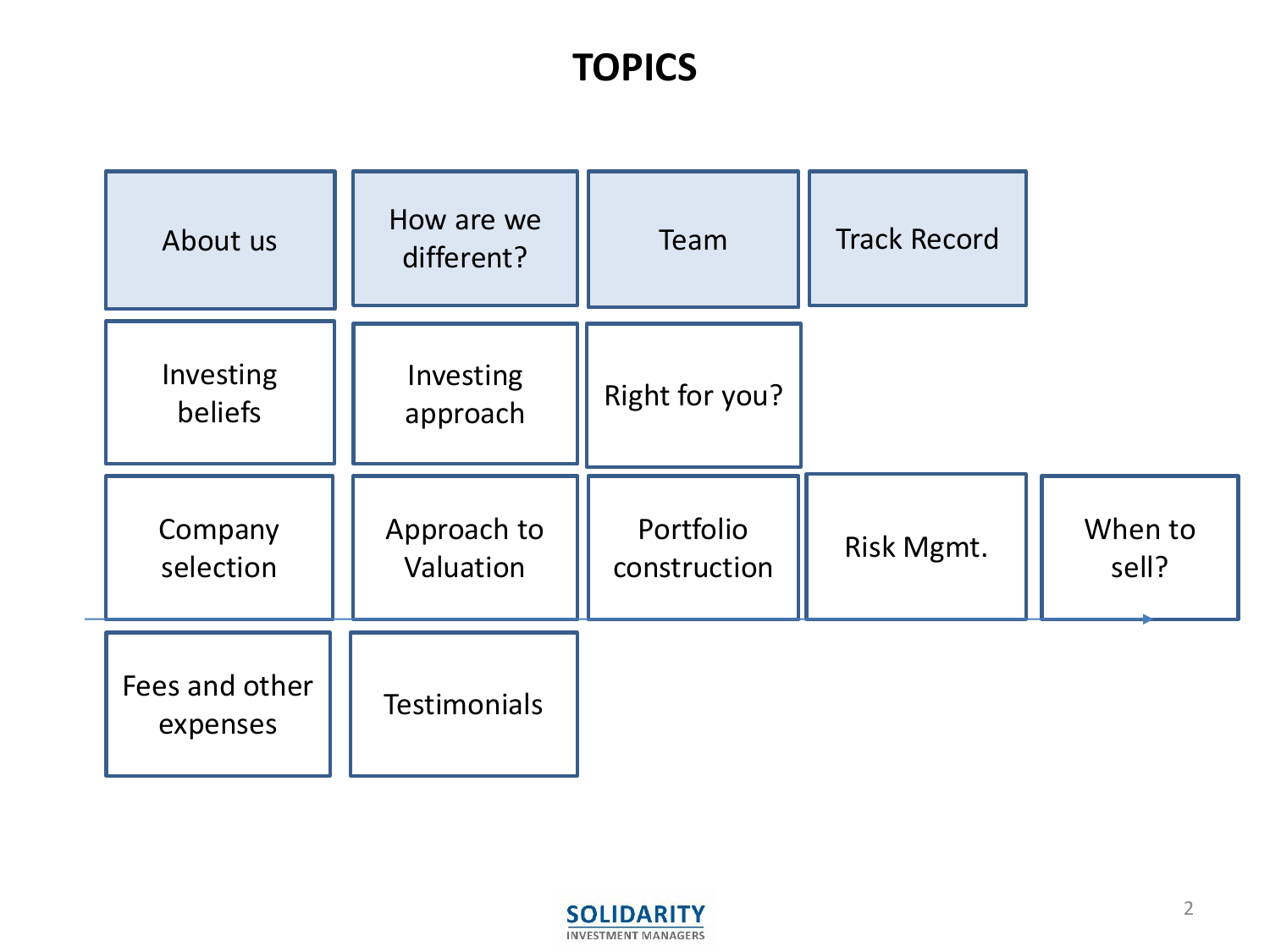# **ABOUT US**

Our purpose

- Build the most trusted and partner centric AMC in India
- Invest exclusively for long term outcomes
- Work exclusively with long term oriented families
- Controlled pace of growth to ensure we are working with families with aligned thought process, increase probability for Alpha creation

Progress

- ~1300 Cr AUM across ~136 families
- Top tier performance with ~7% Alpha over NSE 500 since inception
- Zero disputes/commercial disagreements with partners since inception
- Very low partner attrition.

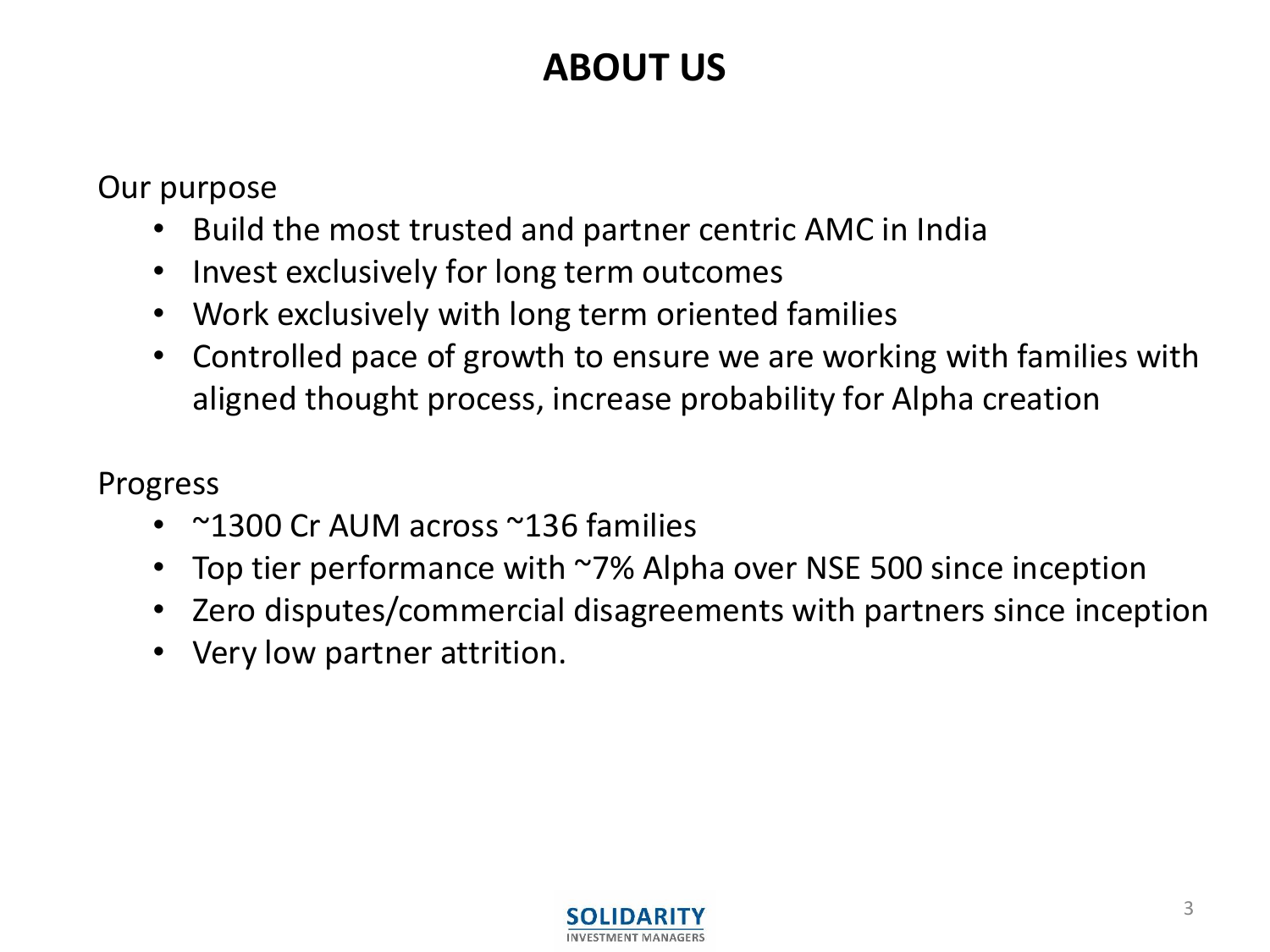# **OUR TEAM**

| <b>Member</b>         | <b>Title</b>                                | <b>CV</b>                                                                                     | <b>Investing</b><br>experience | <b>Time with</b><br><b>Solidarity</b> |
|-----------------------|---------------------------------------------|-----------------------------------------------------------------------------------------------|--------------------------------|---------------------------------------|
| <b>Manish Gupta</b>   | Founder and CIO                             | <b>MBA IIM Ahmedabad</b><br><b>BCG</b> (7 yrs.)<br>Rakesh Jhunjhunwala<br>$(8 \text{ years})$ | $15+ years$                    | 8+ years                              |
| Manjeet Buaria        | Partner                                     | CA, CFA                                                                                       | $10+$ years                    | 7+ years                              |
| <b>Anirudh Shetty</b> | <b>Sr Principal</b>                         | CA, CFA                                                                                       | 6+ years                       | 6+ years                              |
| Naarah Pereira        | Partner and<br>Head of<br><b>Operations</b> | <b>BBA, MCOM</b>                                                                              | <b>NA</b>                      | 6+ years                              |
| Dinesh Gianchandani   | Manager-<br><b>Operations</b>               | <b>CA</b>                                                                                     | <b>NA</b>                      | <1 year                               |
| Zahid Bagwan          | Analyst                                     | <b>CFS</b>                                                                                    | $2 + years$                    | <1 year                               |
| Aman Thadani          | Analyst                                     | <b>CFA</b>                                                                                    | $2 + years$                    | <1 year                               |
| Pratik Jain           | <b>Operations</b>                           | <b>MBA</b>                                                                                    | <b>NA</b>                      | $<$ 1 year                            |
| Prachi Sawant         | <b>Office Manager</b>                       | PGDFM, BCOM                                                                                   | <b>NA</b>                      | $2 + year$                            |

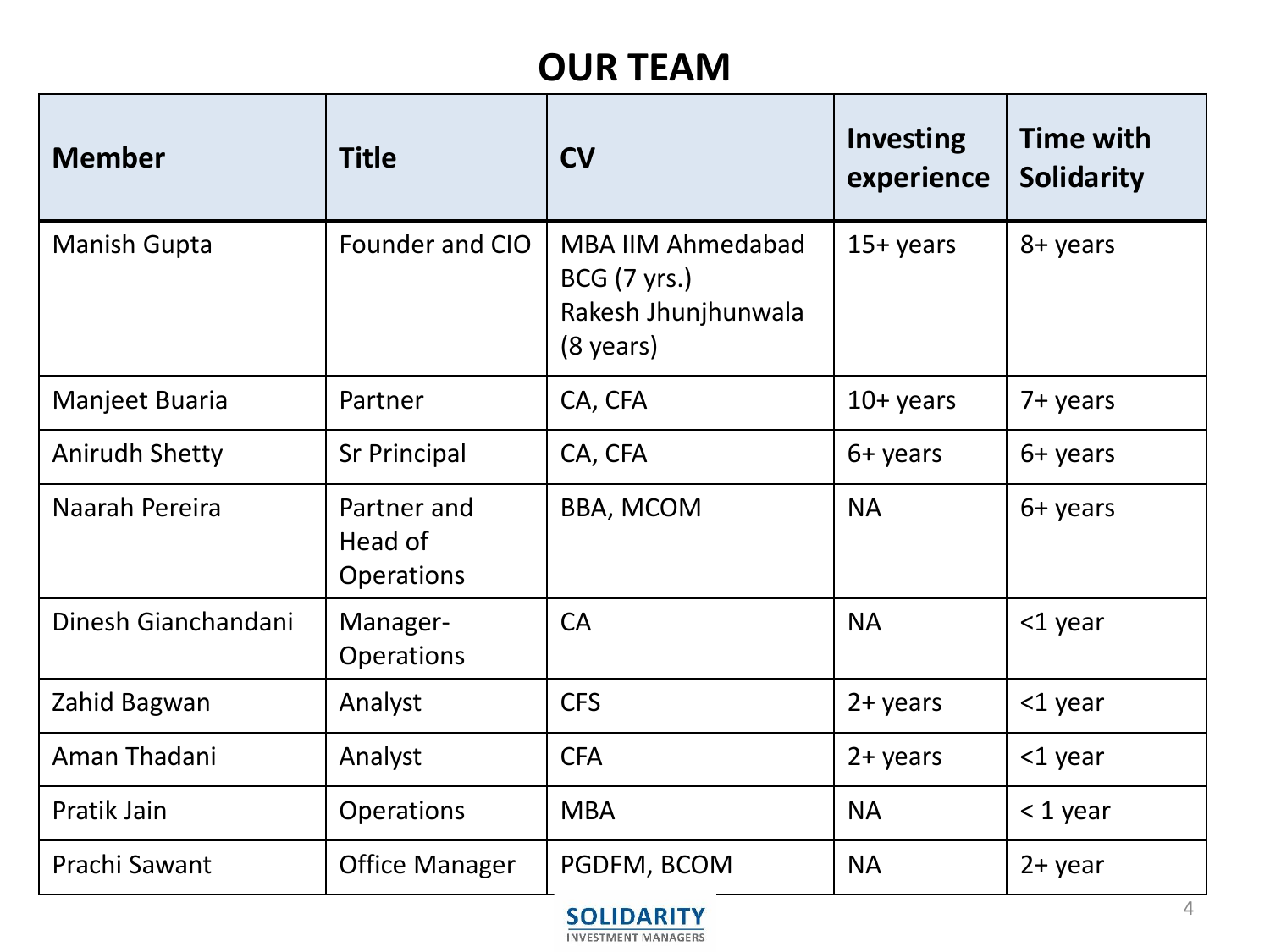## **PERFORMANCE HISTORY POST FEES**

| Aggregate across all partner accounts                                      |        |        |        |        |                  |  |
|----------------------------------------------------------------------------|--------|--------|--------|--------|------------------|--|
| <b>Performance (in TWRR)</b>                                               | 1 Year | 2 Year | 3 Year | 5 Year | Since Inception^ |  |
| <b>SOLIDARITY</b>                                                          | 6.2%   | 43.3%  | 23.2%  | 20.5%  | 19.8%            |  |
| 11.5%<br>31.6%<br>11.6%<br>13.1%<br><b>NIFTY</b><br>6.4%                   |        |        |        |        |                  |  |
| 11.1%<br>NIFTY500<br>34.4%<br>12.9%<br>13.3%<br>6.8%                       |        |        |        |        |                  |  |
| Data as of 31 May 2022                                                     |        |        |        |        |                  |  |
| The From 11 May 2016 - Start date of PMS License                           |        |        |        |        |                  |  |
| Solidarity performance is net of all fees & expenses                       |        |        |        |        |                  |  |
| Note: Performance data provided in the above table is not verified by SEBI |        |        |        |        |                  |  |

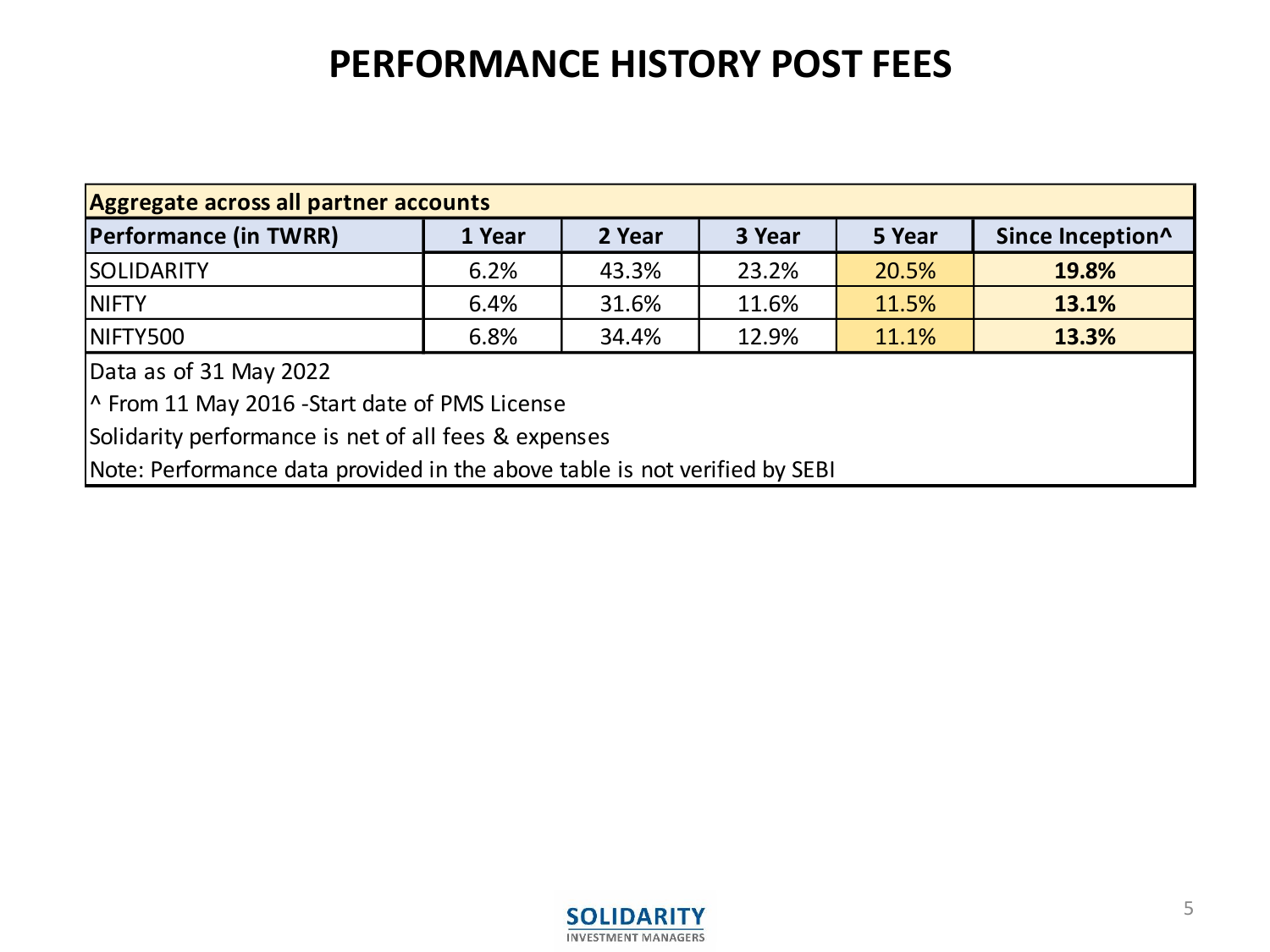#### **SOLIDARITY PORTFOLIOS HAVE QUICKER RECOVERY POST CRISIS**



**SOLIDARITY -C-NIFTY** 500

**Initial draw down in line with market (due to small/mid cap exposure)** 

**Faster recovery**  $\rightarrow$  **high quality companies attract buyers on correction** 

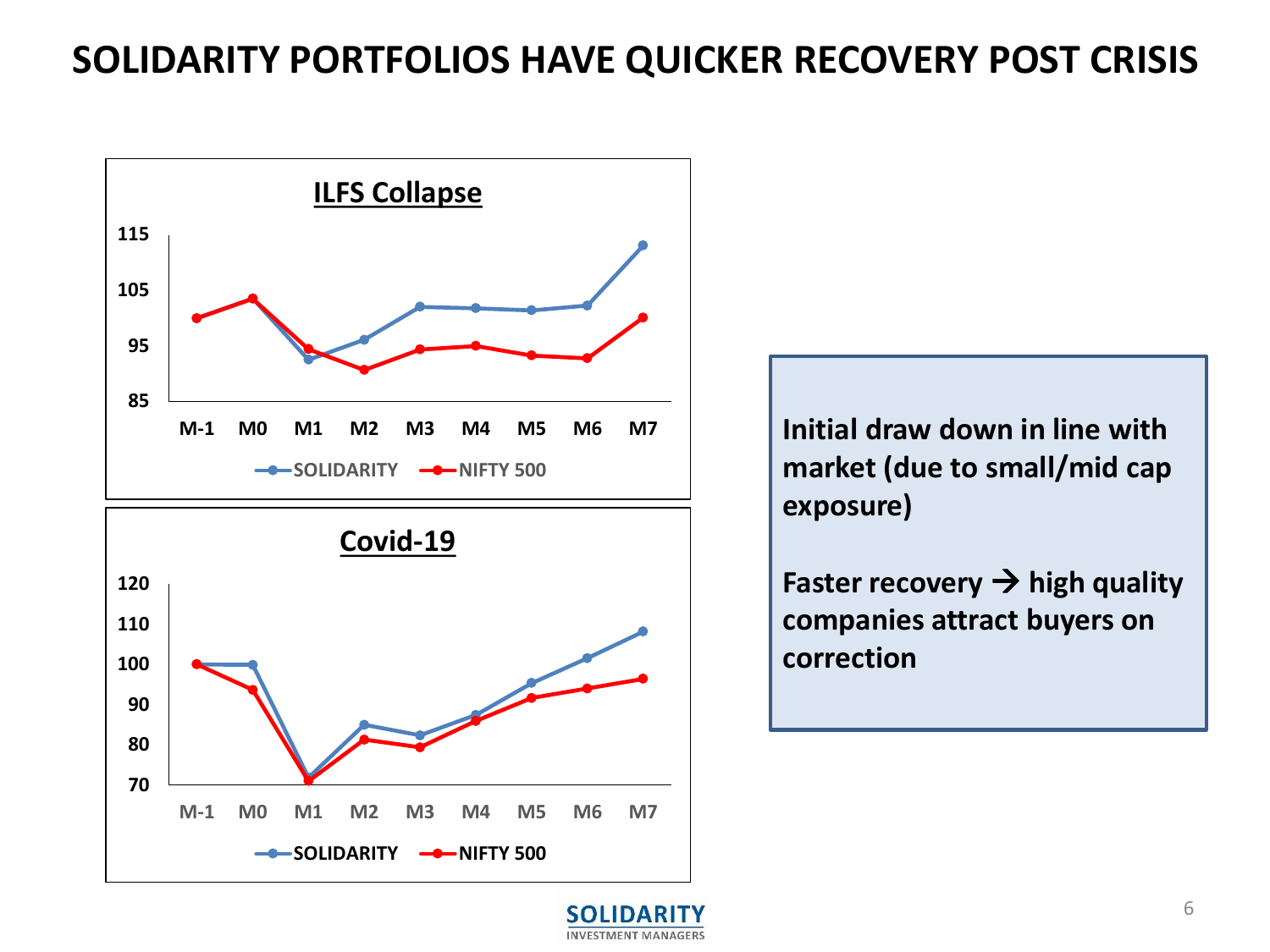## **TOPICS**

| About us                   | How are we<br>different? | Team                      | <b>Track Record</b> |                  |
|----------------------------|--------------------------|---------------------------|---------------------|------------------|
| Investing<br>beliefs       | Investing<br>approach    | Right for you?            |                     |                  |
| Company<br>selection       | Approach to<br>Valuation | Portfolio<br>construction | Risk Mgmt.          | When to<br>sell? |
| Fees and other<br>expenses | <b>Testimonials</b>      |                           |                     |                  |

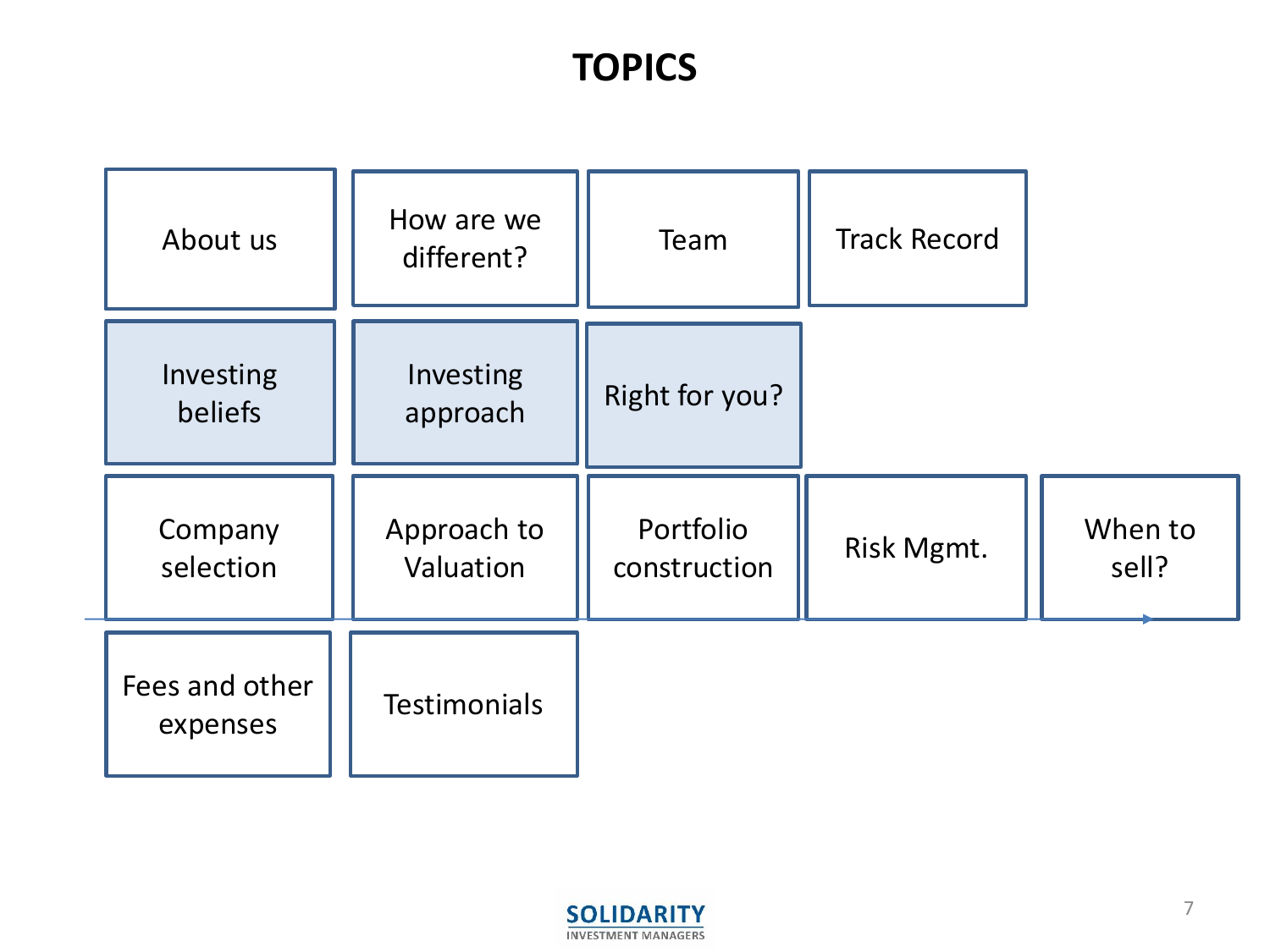## **OUR INVESTMENT STRATEGY**

- 1. We buy well run companies, with secular tail winds supporting growth at a broadly fair price.
- 2. We optimize for 5-year time horizons. No chasing what is hot in the short term
- 3. We are comfortable with some "illiquidity" in the portfolio as one needs to hunt in spaces that Large funds are not interested in to create Alpha. Hence, we construct Multi cap portfolio to balance stability with faster growth.
- 4. We want compounding and hence our bias is let positions compound and we will tolerate some over valuation. But we constantly verify to ensure Investment thesis is on track (medium term Earnings growth)
- 5. We trim/sell when valuations turn euphoric to re-allocate to better opportunities.

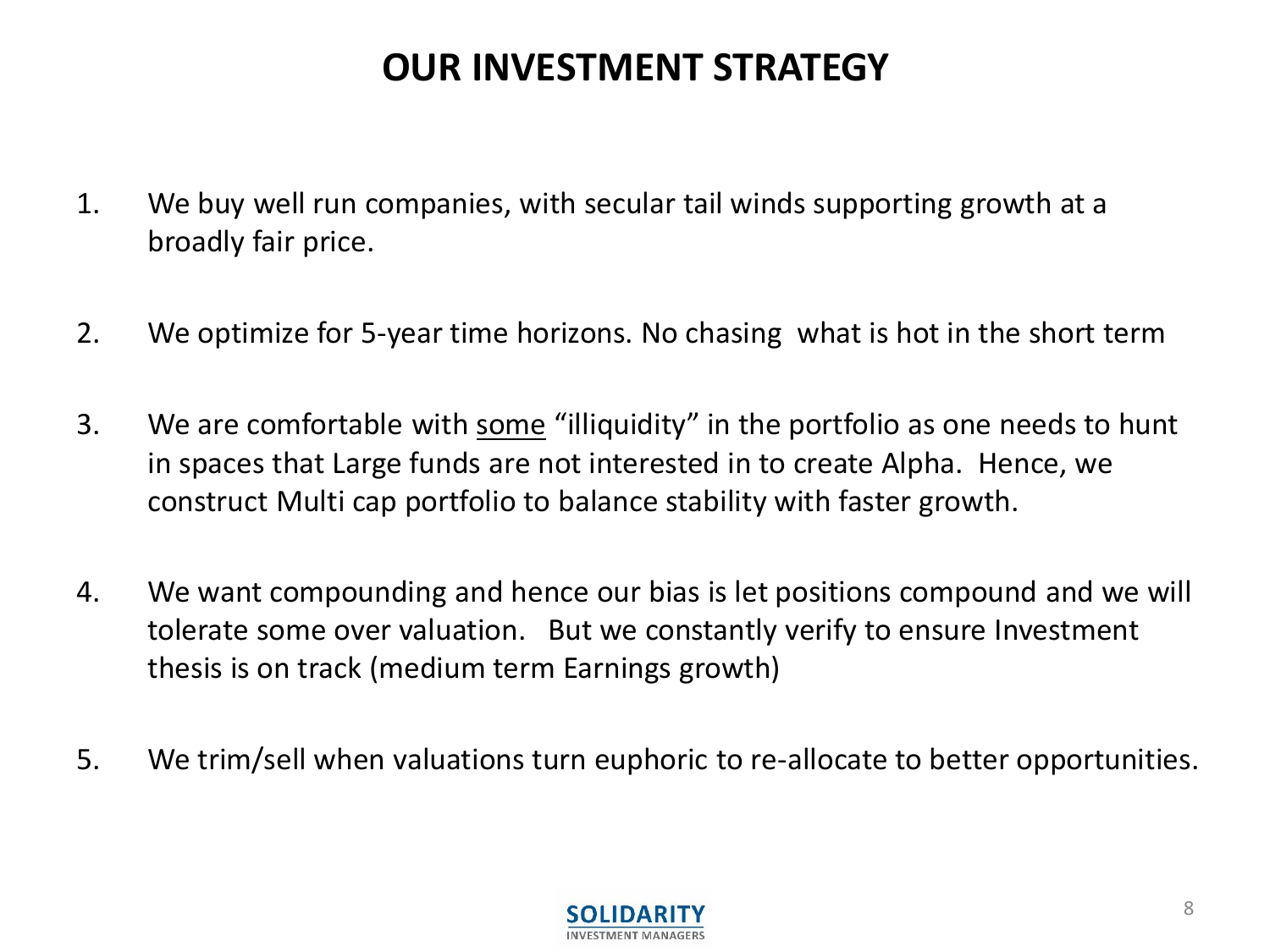# **SOME ADDITIONAL ASPECTS OF OUR APPROACH**

Think on first principles; no guru worship

Our definition of success

- Outperform the Index by 3% per annum post fees over rolling 5 years
- Transparency to partners on process; no surprises

We believe in the power of compounding/resilience and hence buy Leaders with strong tail winds of growth

- ~50% of the portfolio in Clear Leaders
- $\cdot$   $\sim$  40-50% of the portfolio in Emerging Leaders

However, we avoid rigid ideology as "at the right price, every asset is AAA"

- 10% allocation for Special Situations (strong price/value divergence)
- Seldom used as it does not suit our temperament. However, need flexibility

Multi cap approach for portfolio construction to balance stability with quest for Alpha

- Its hard to generate Alpha by following an exclusive Large Cap strategy;
- Small/Mid caps poorly researched. Offer better opportunity for Alpha

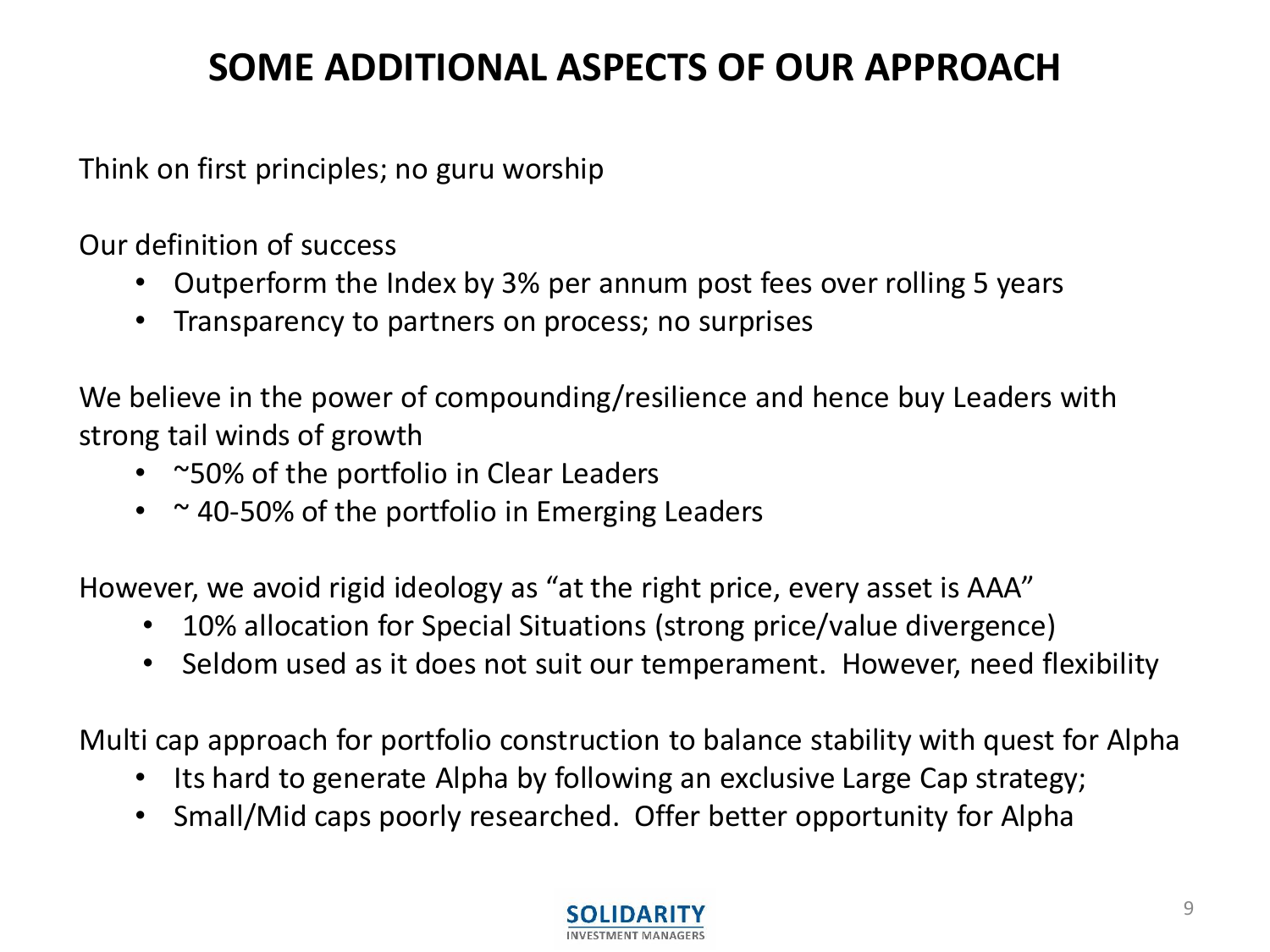# **SOME ADDITIONAL ASPECTS OF OUR APPROACH**

We customize portfolios and don't believe in model portfolios

- Model portfolios imply that current valuations do not matter
- We invest where the best opportunities are when capital is provided to us

No cash calls based on macro events

- Cash calls provide emotional short term relief
- The odds are against you in the long term (taxation, re entry risks, mistaking a correction for a major event)
- We accept draw downs as integral part of compounding process that cannot be wished away

We believe in "good churn"

- We are allocators of capital; not permanent owners of businesses
- Our bias is to let positions compound
- However, successful investing needs to recognize greed
- Hence, we will sell when we encounter behavioural excesses

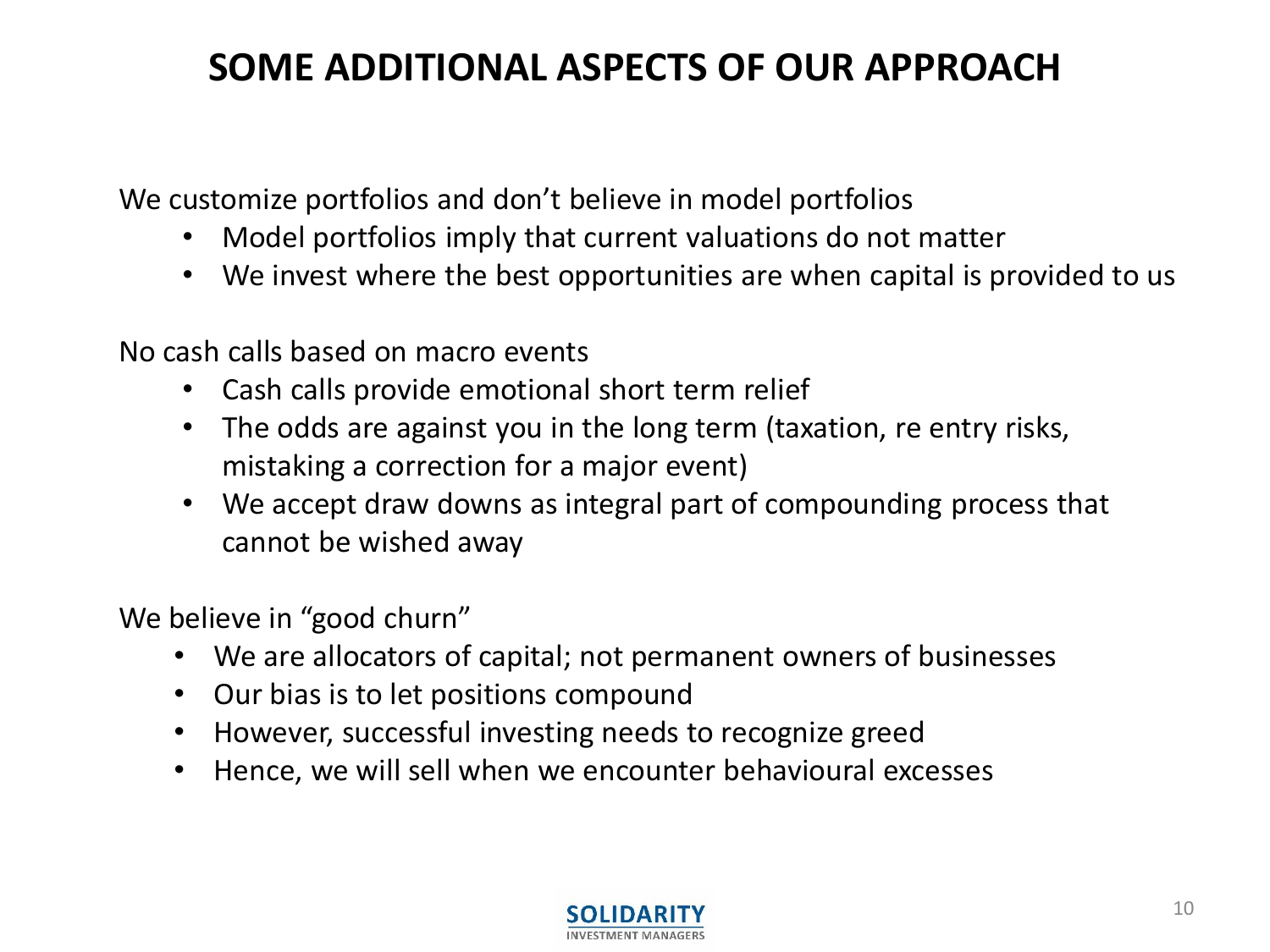## **SOME ASPECTS OF OUR APPROACH**

Number of positions

15-20 positions with  $\sim$ 3% minimum position size

Position sizing

- Size positions based on maturity of business model and upside possible
- Position sizes can vary between 3% and 15%

Risk Management

- Buy right avoid poor governance and excess leverage
- Volatility is not risk (Sharpe ratio is not a useful tool)
- Manage liquidity risk through lower position sizes
- Constant tracking

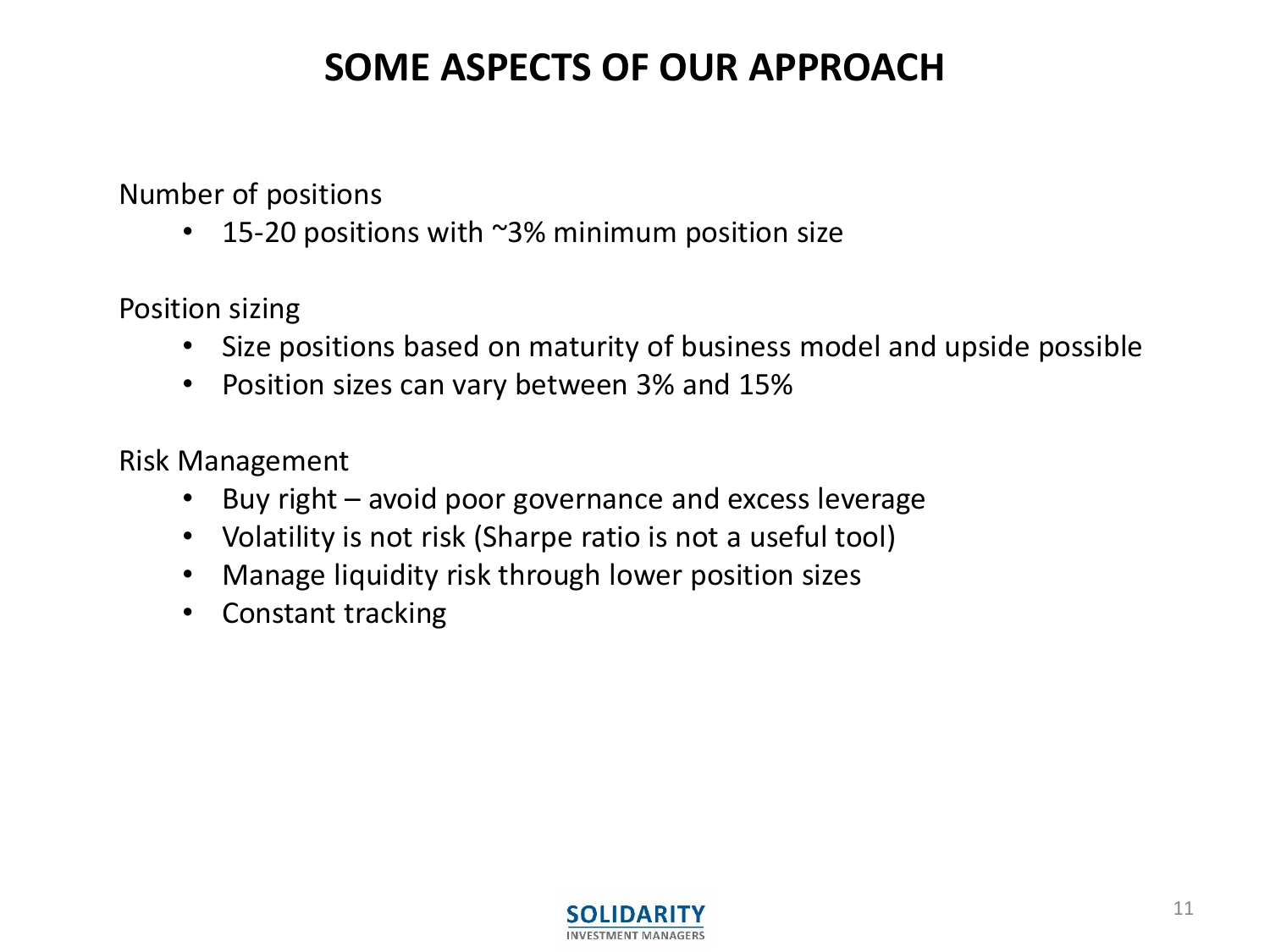# **ARE WE RIGHT FOR YOU?**

"In life the challenge is not so much to figure out how best to play the game; the challenge is to figure out what game you're playing."

*Kwame Anthony Appiah*

'You have your way. I have my way. As for the right way, the correct way, and the only way, it does not exist"

*Friedrich Wilhelm Nietzsche*

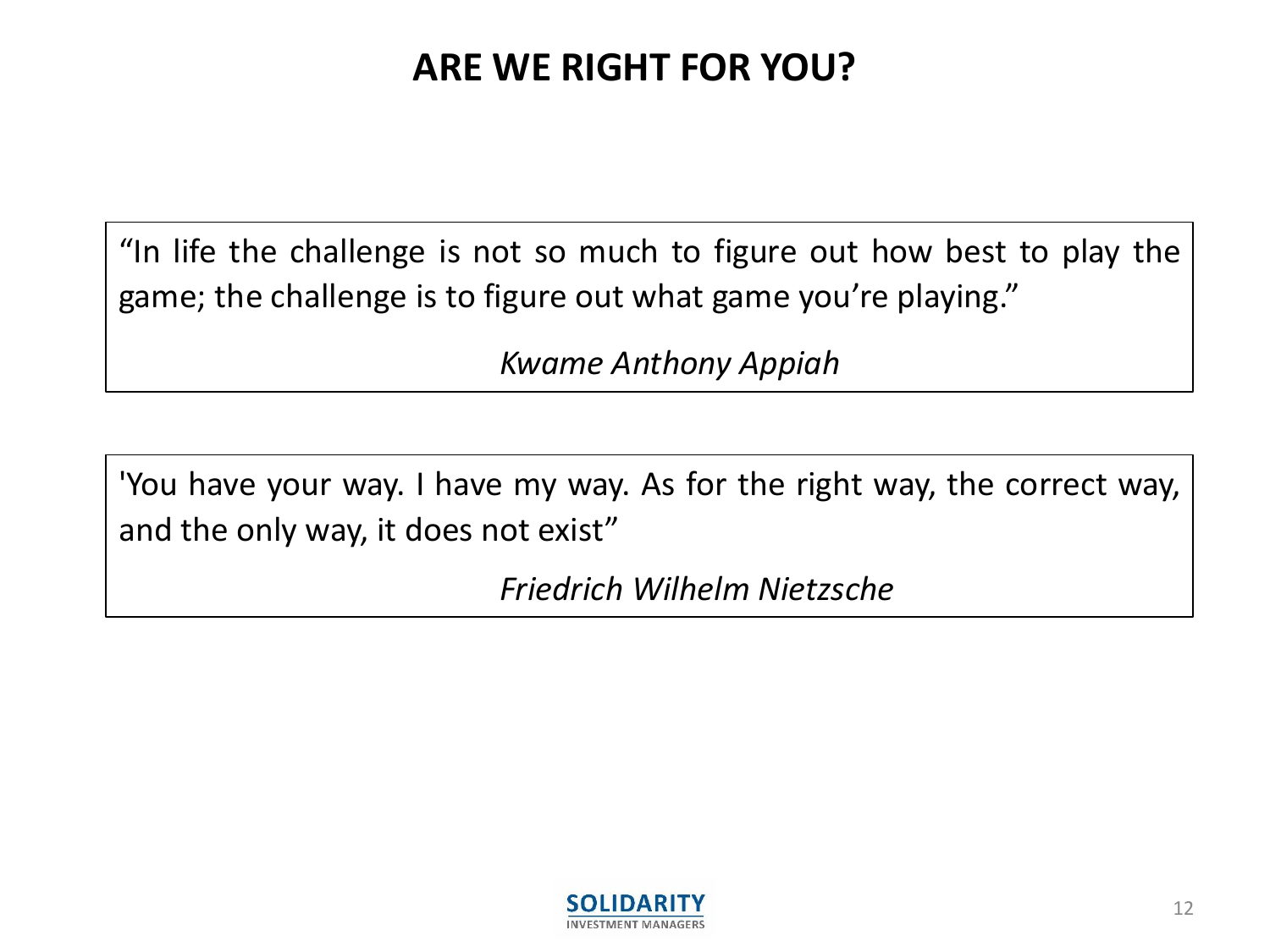# **ARE WE RIGHT FOR YOU?**

#### **The ideal client (partners) for us Noting Life 1 and 1 and 1 what we promise**

Who appreciate process discipline, transparency and not just focus on outcomes

Are patient: a minimum 5-year time horizon

Mutual respect  $-$  we cannot control the direction of the wind, and can only adjust the sails

Minimum 2.5 Cr investment size per family

100% CIO skin in the game – complete alignment of positions

Customized portfolios

No exit loads/no lock in

Zero fixed fee pricing option

**Transparency** 

- Detailed Q Letters
- Quarterly review calls (group)
- Personalized review every Quarter (>15 Cr)

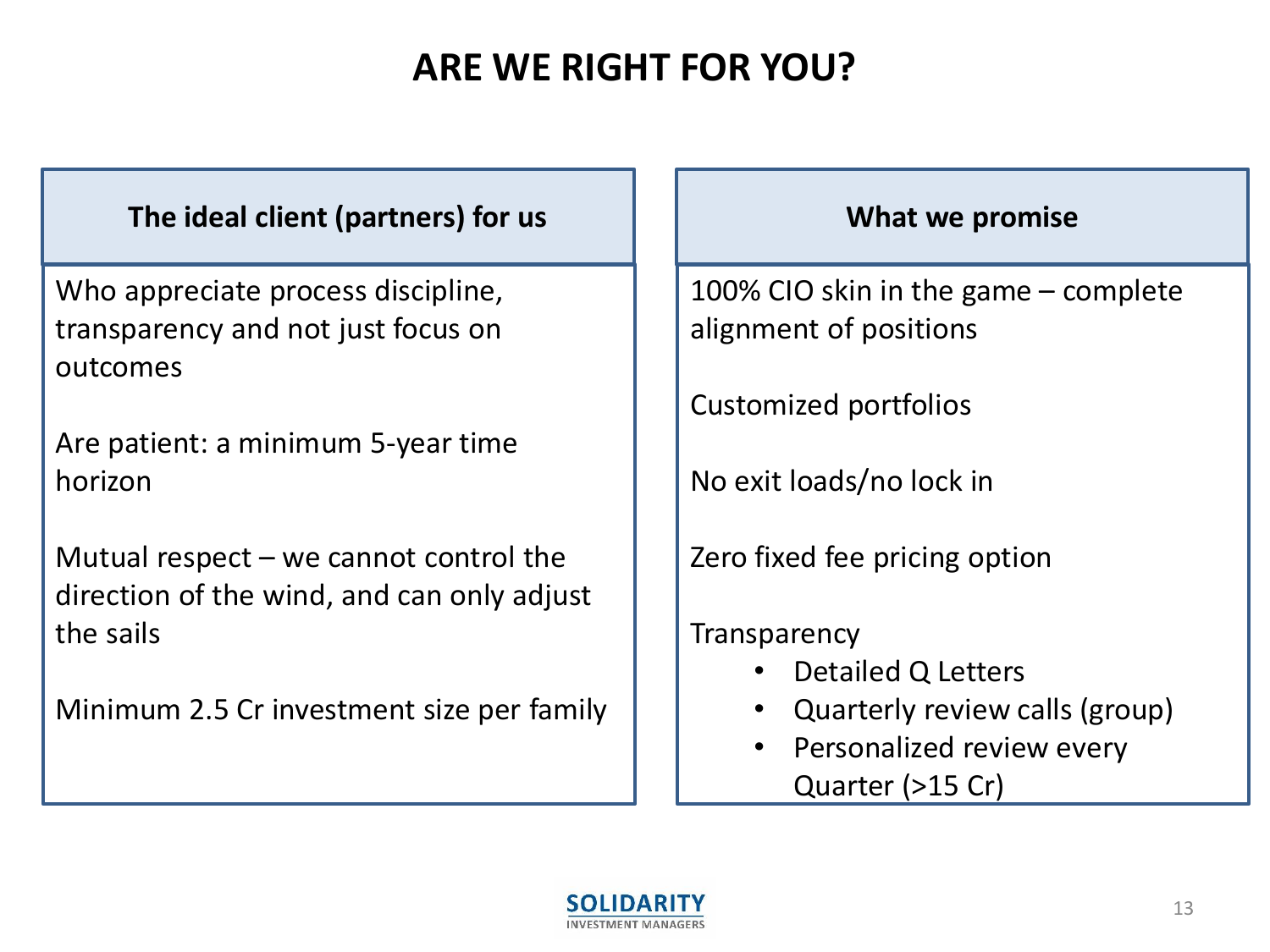#### **NO PROCESS WILL BE A SUPERIOR IN EVERY TIME HORIZON**



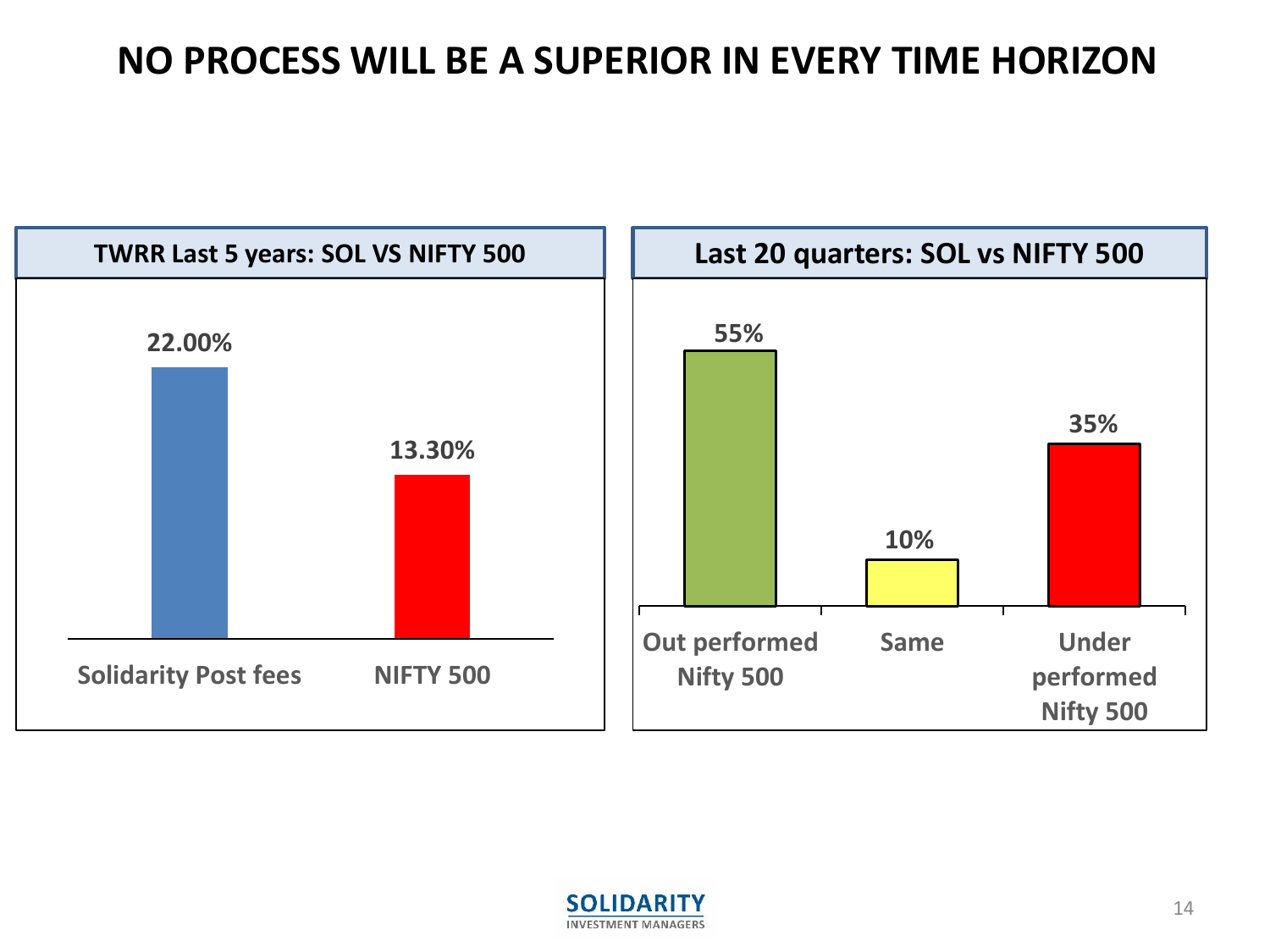## **TOPICS**

| About us                   | How are we<br>different? | Team                      | <b>Track Record</b> |                  |
|----------------------------|--------------------------|---------------------------|---------------------|------------------|
| Investing<br>beliefs       | Investing<br>approach    | Right for you?            |                     |                  |
| Company<br>selection       | Approach to<br>Valuation | Portfolio<br>construction | Risk Mgmt.          | When to<br>sell? |
| Fees and other<br>expenses | <b>Testimonials</b>      |                           |                     |                  |

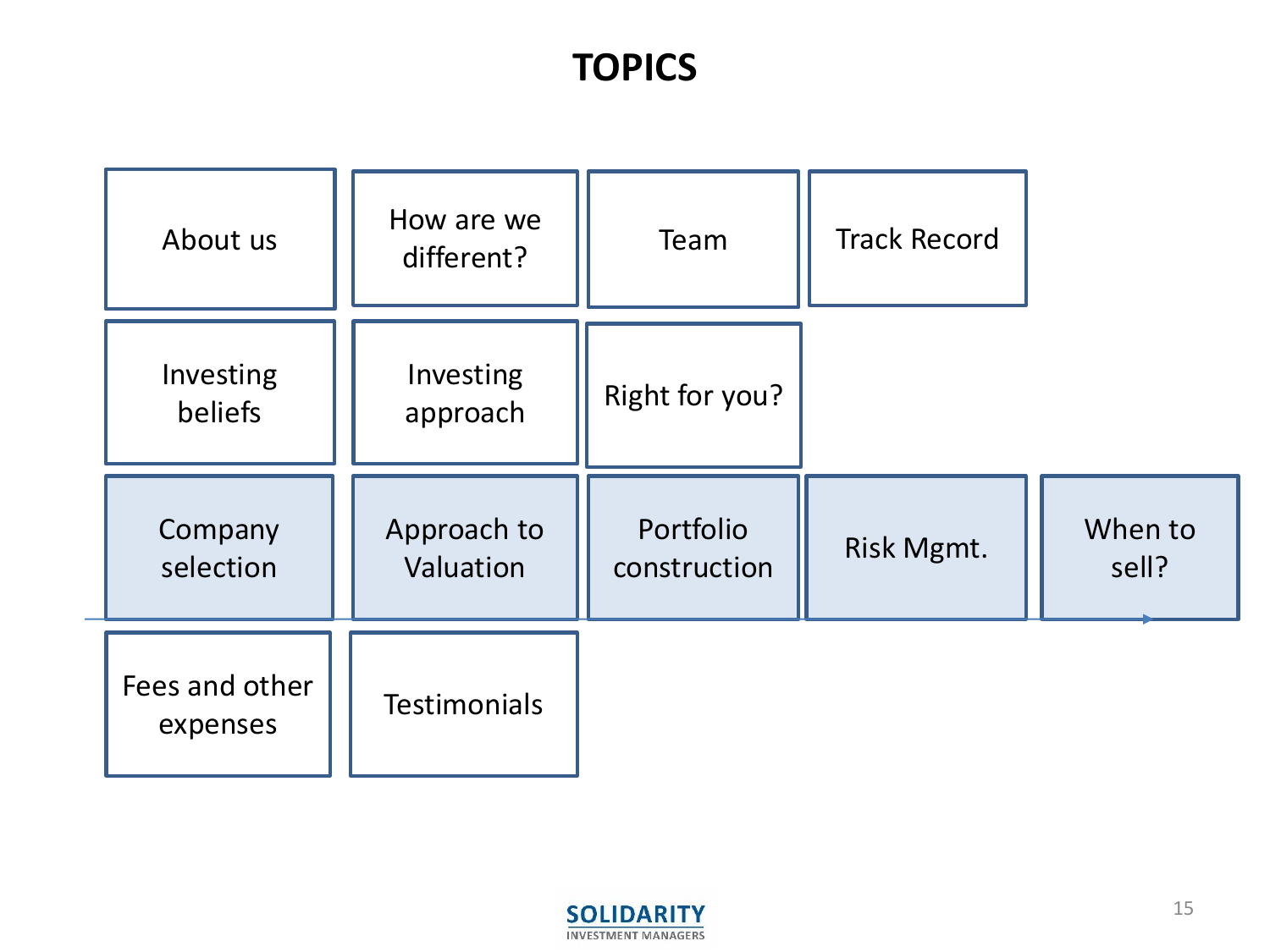#### **APPROACH: BUY GOOD COMPANIES AT AN ACCEPTABLE PRICE**



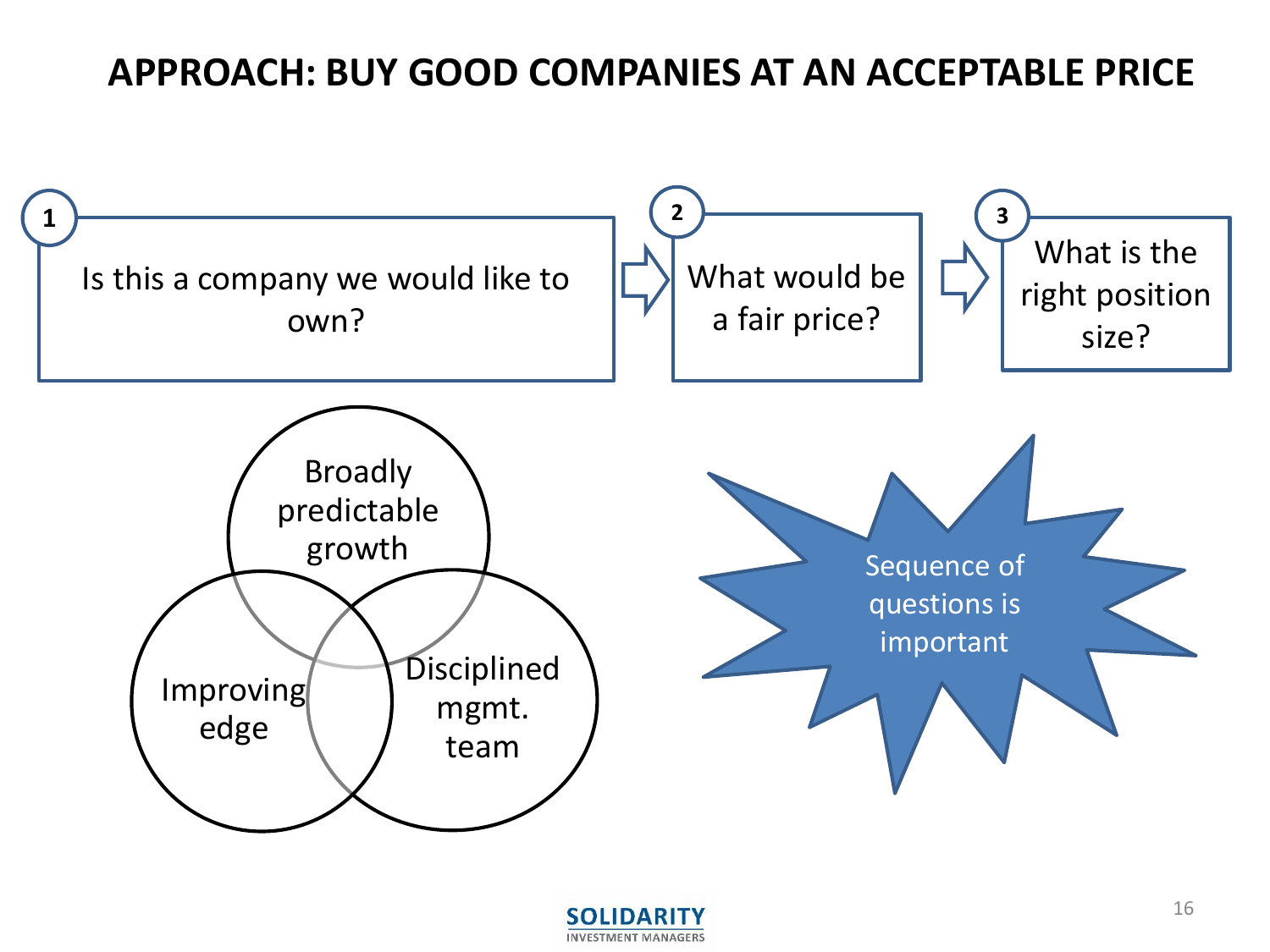# **IS THIS A COMPANY WE WOULD LIKE TO OWN?**

- Broadly predictable growth **Disciplined** mgmt. team Improving edge opportunity • Industry with structural tail winds of growth • Favourable industry structure • Sector/niche Leadership • Edge/competitive differentiation • Ability to re-invest lines
	- for growth (ROE > 15%)



• Large addressable

- Focus on few business
- Disciplined on Capital Allocation
- Prudent use of leverage
- Learning organization

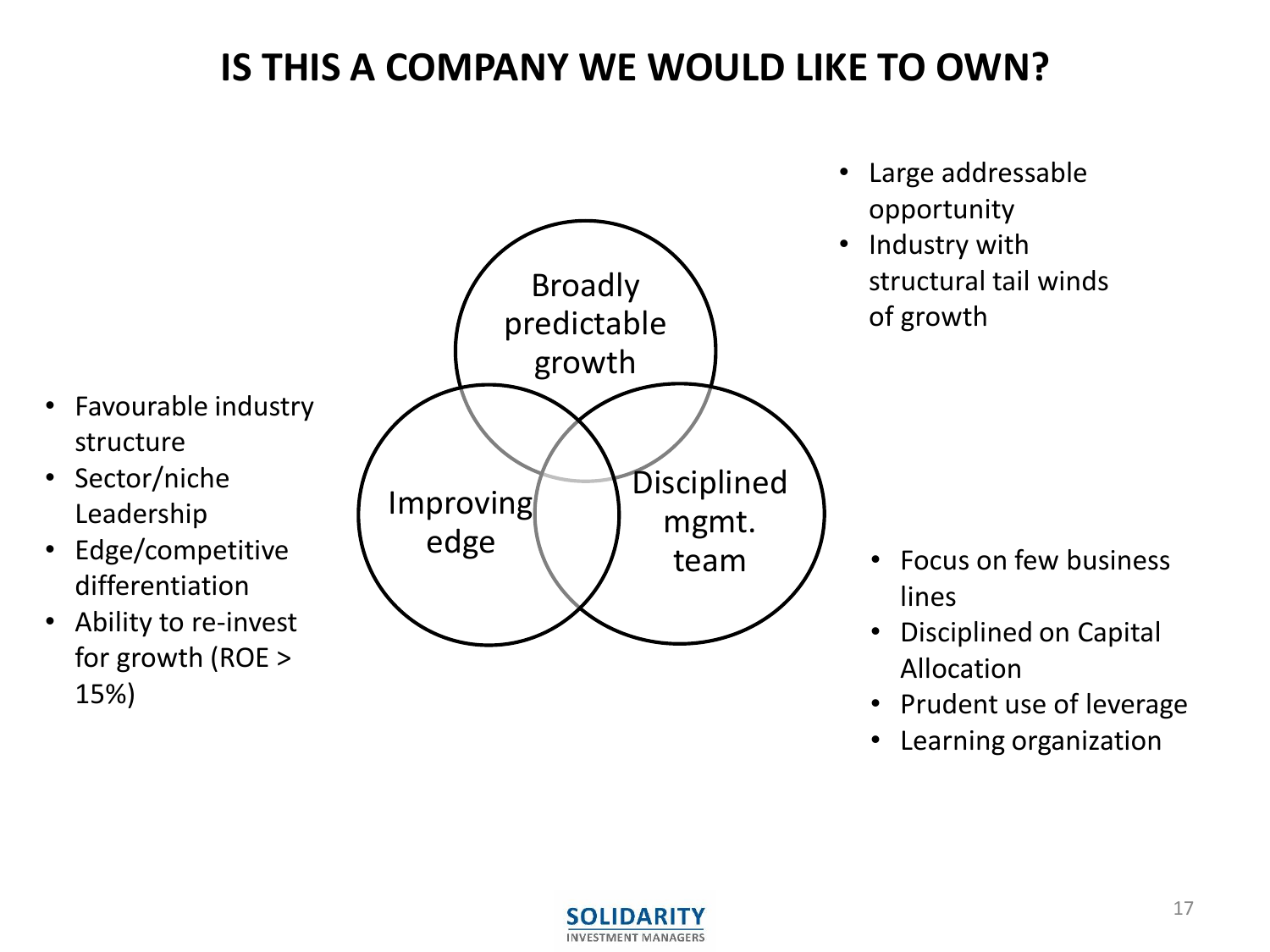# **PORTFOLIO CONSTRUCT AROUND DIVERSIFIED SECULAR THEMES, RESILIENT AND HONEST COMPOUNDERS**

|                | Secular Themes of interest to us                                                    |                                           |
|----------------|-------------------------------------------------------------------------------------|-------------------------------------------|
| 1              | Opportunity to gain market share in global supply chains:<br>Manufacturing/Services | All our themes have<br>decadal tail winds |
| $\overline{2}$ | Pyt Sector Banks who will gain market share                                         | We have $~25$                             |
| 3              | Life Insurance: trusted brands, strong distribution                                 | companies at present                      |
| 4              | General Insurance with preference for adoption of Health<br>Insurance               | of interest                               |
| 5              | Digital Business Models and enablers of Digital                                     | We allocate capital to                    |
| 6              | Mitigation of inequality                                                            | $\approx$ 15 to 20 positions              |
| 7              | Discretionary consumption - "Affordable luxury"                                     | where we think we can<br>earn the best    |
| 8              | <b>Financialisation of Savings</b>                                                  | outcomes over rolling                     |
| 9              | Formalization of the economy                                                        | 5 years                                   |
|                | 10 Thrust on Clean Energy                                                           |                                           |

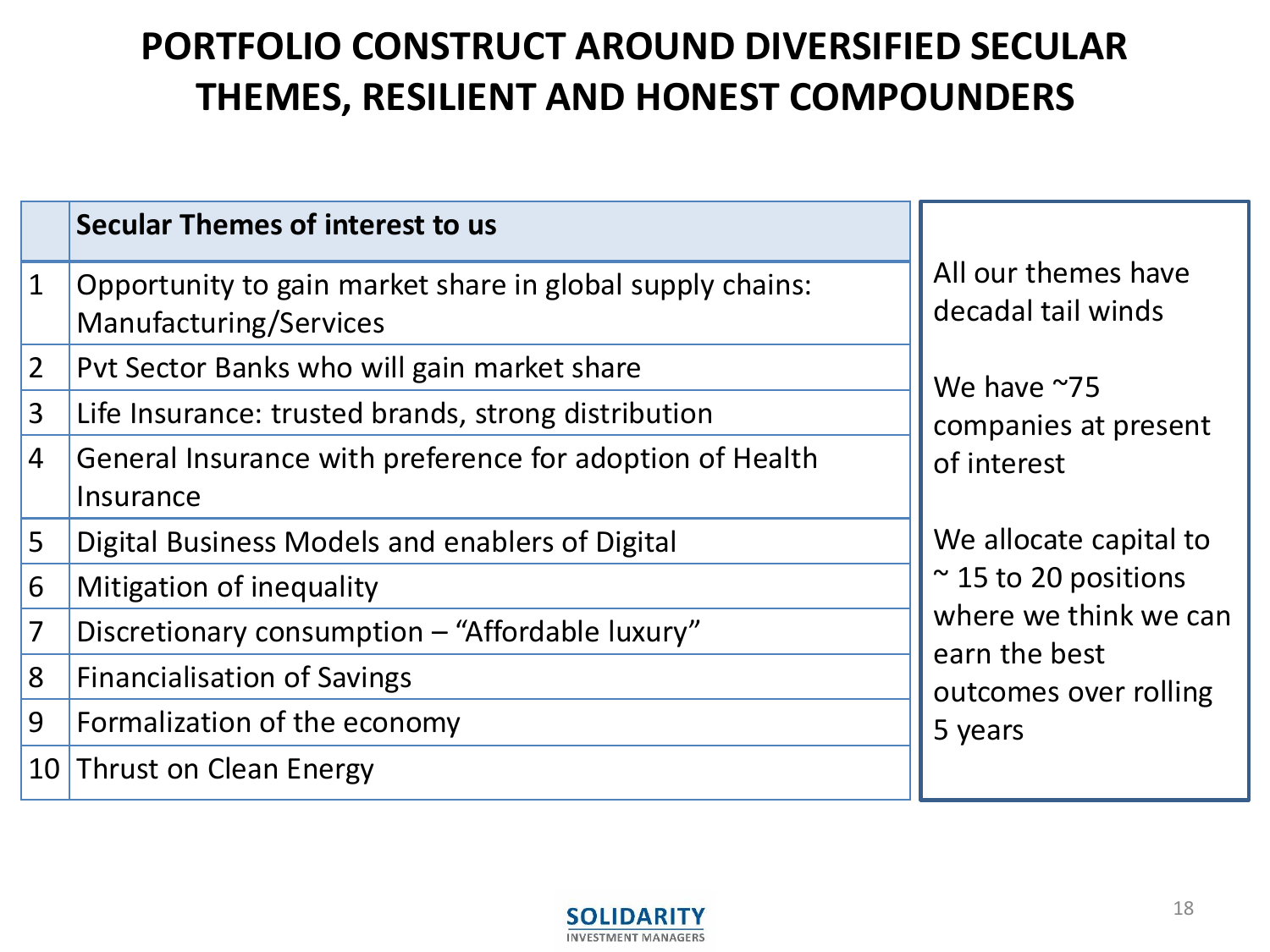#### **LEADERSHIP IS KEY FOR A SUSTAINABLE EDGE**

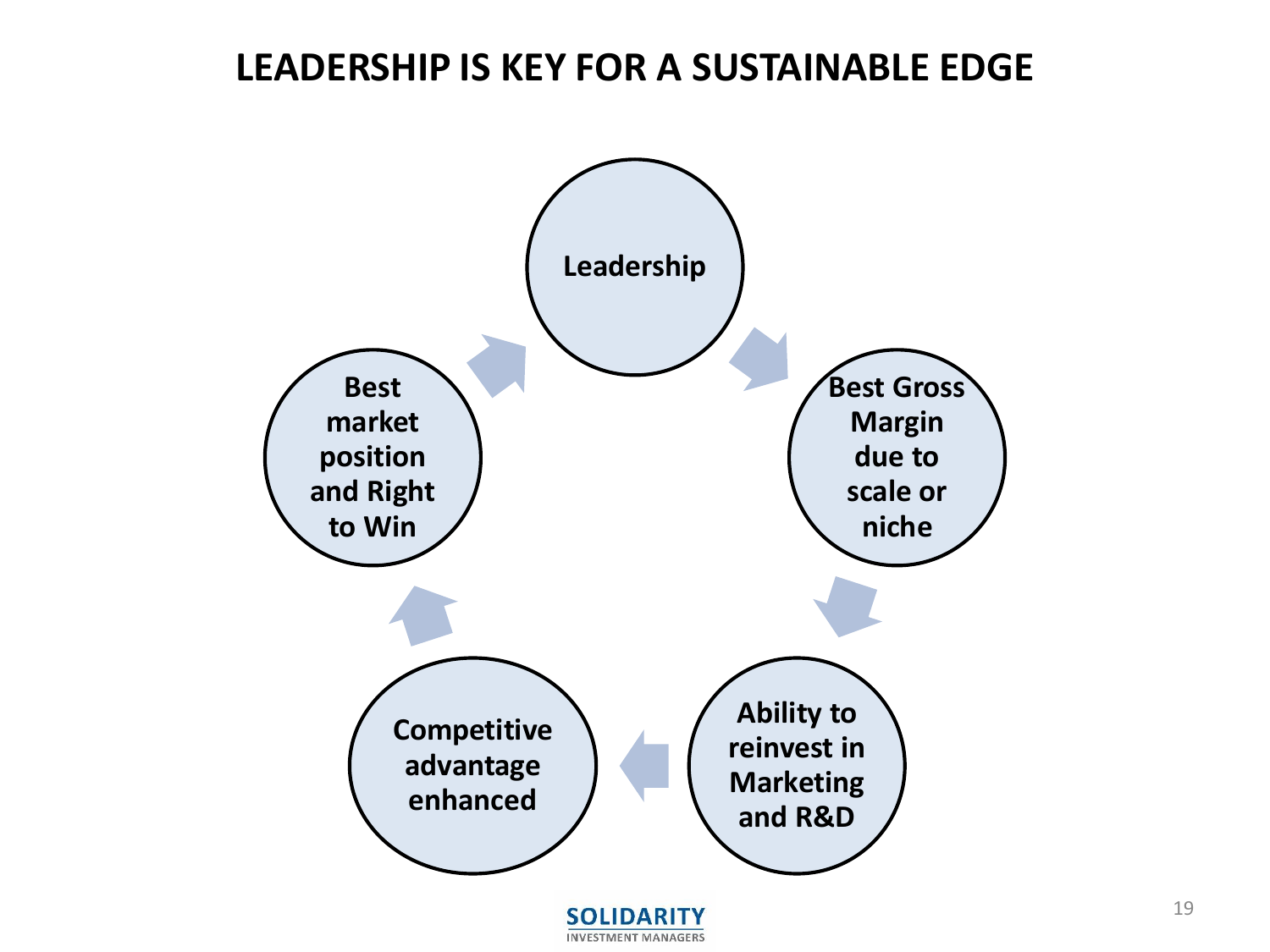# **WHAT CATEGORY WOULD WE LIKE TO OWN IT IN?**

| <b>CLEAR LEADERS</b>                                                                                                                         | <b>EMERGING LEADERS</b>                                                                                                   | <b>SPECIAL SITUATIONS</b>                                                                                                                                                                         |
|----------------------------------------------------------------------------------------------------------------------------------------------|---------------------------------------------------------------------------------------------------------------------------|---------------------------------------------------------------------------------------------------------------------------------------------------------------------------------------------------|
| Leader in growing market<br>Dominant share of Industry<br>profit pool<br>Robust business model and<br><b>Balance Sheet</b><br>15-18% IRR ask | Companies on the path to<br>$\bullet$<br>become Clear Leaders<br>Typically, dominant player in<br>a niche<br>18%+ IRR ask | Good business undergoing<br>$\bullet$<br>temporary uncertainty<br>Not sure whether it is a<br>compounder at present; but<br>High price value divergence<br>$\bullet$<br>25%+ IRR ask<br>$\bullet$ |
| 40-50% allocation                                                                                                                            | 40-50% allocation                                                                                                         | $~10\%$ allocation                                                                                                                                                                                |
|                                                                                                                                              |                                                                                                                           |                                                                                                                                                                                                   |
| Moderate growth with low<br>volatility                                                                                                       | Rapid growth but with<br>higher volatility                                                                                | When opportunities in the<br>core not available, upside<br>is huge                                                                                                                                |

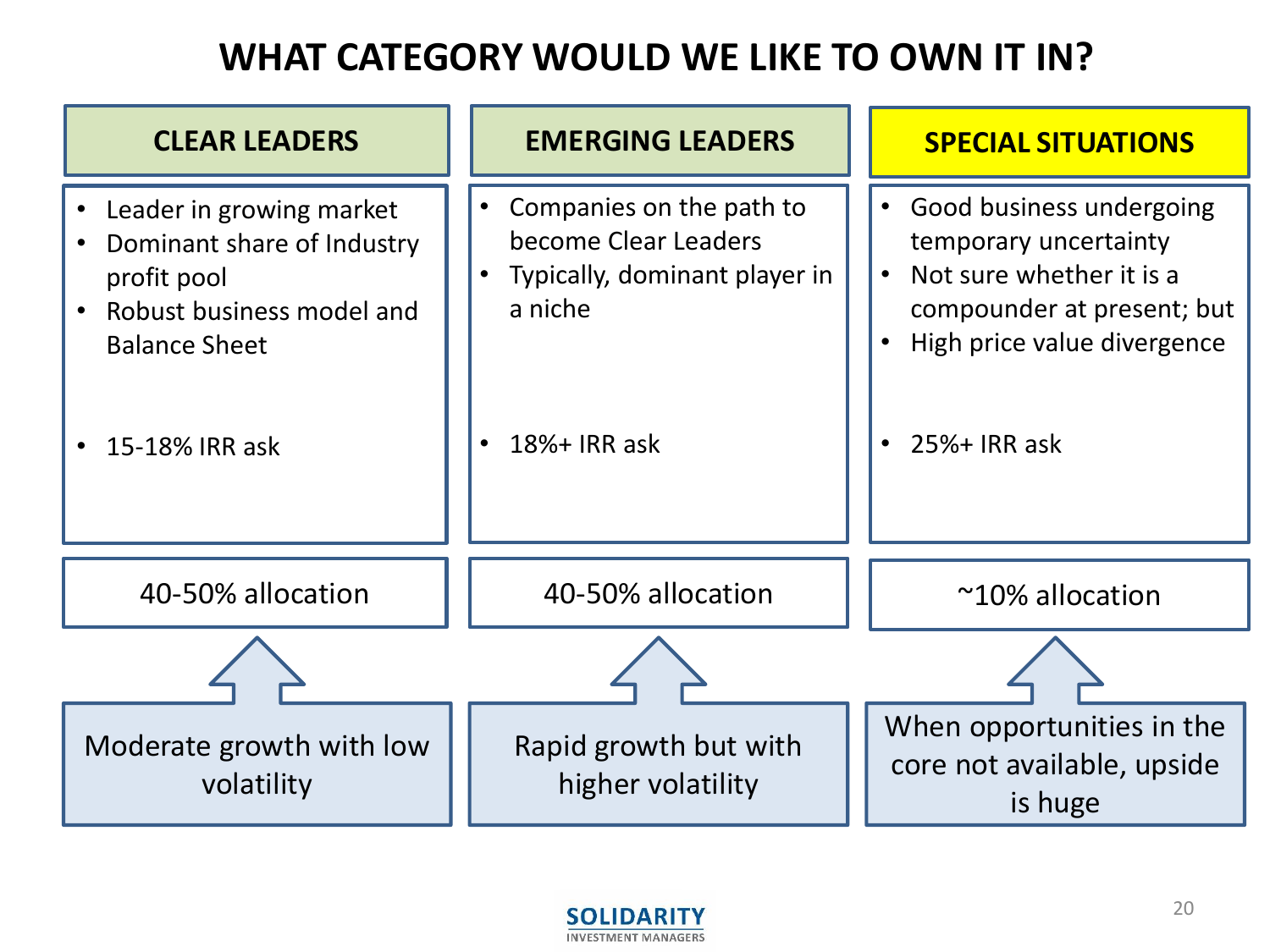# **APPROACH: BUY GOOD COMPANIES AT AN ACCEPTABLE PRICE**



Valuation is both art and science. We believe in being broadly correct, rather than aim for precision

Tools used

- Qualitative: where are in the growth life cycle, Optionality/longevity in business model, behavioural cycle?
- Quantitative: DCF– Cost of Capital, Growth, ROE, longevity
- Wisdom of crowds

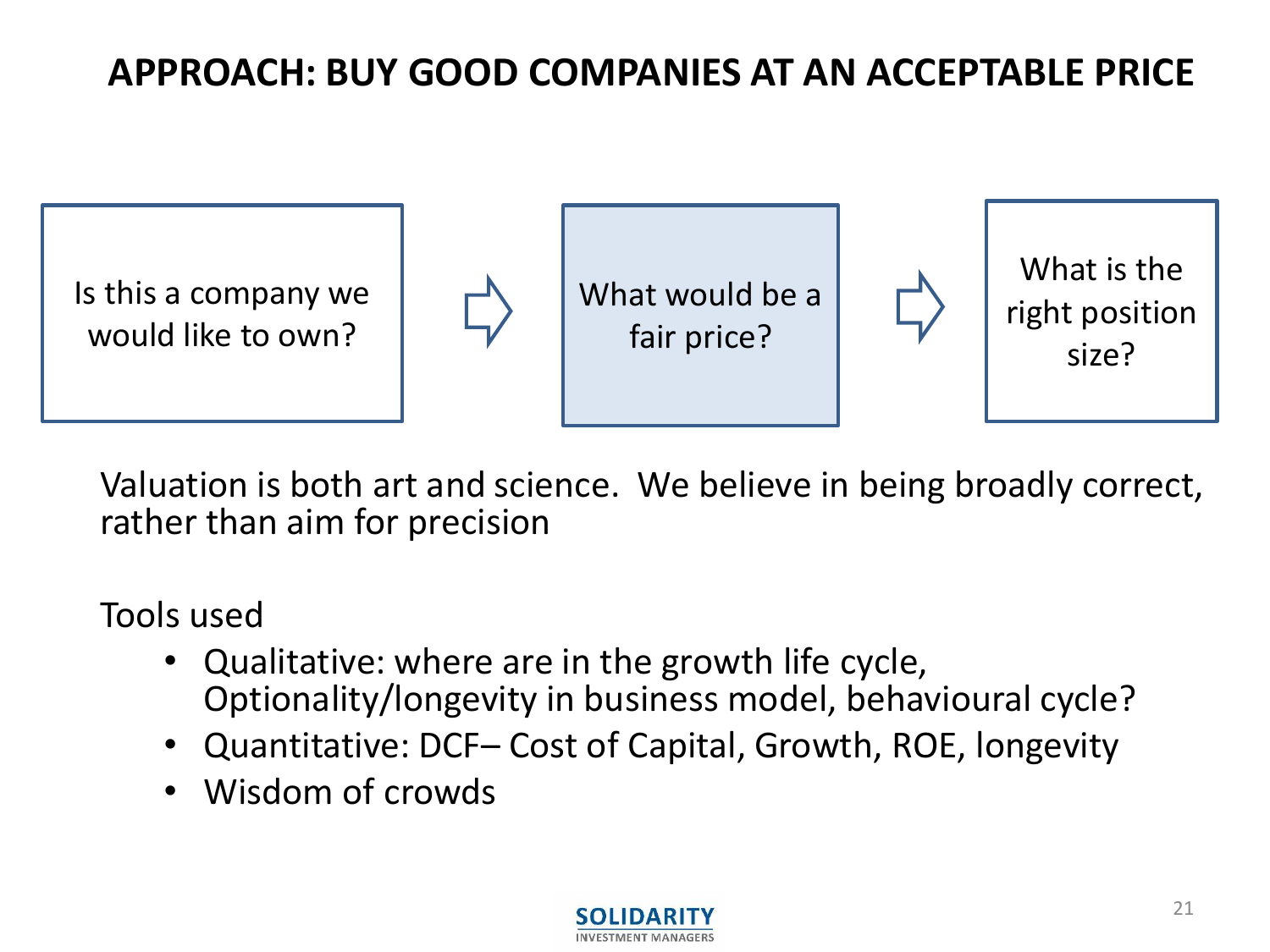# **PORTFOLIO CONSTRUCTION: EXECUTING THE IDEA**



Can we see, with reasonable confidence, a path to our desired return over 5 years ?

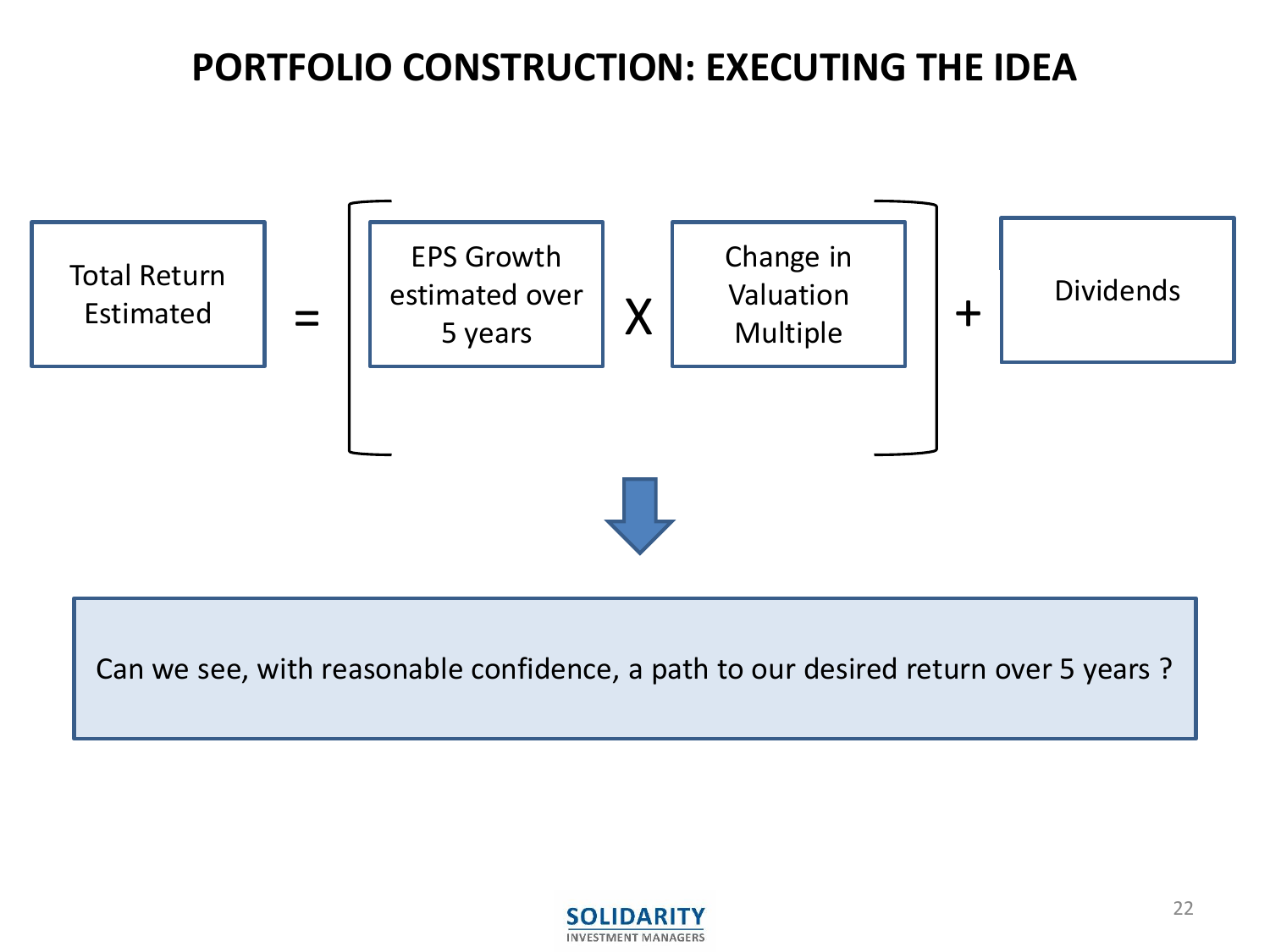#### **WE NEED TO BUY AT PRICES THAT ARE BROADLY FAIR**



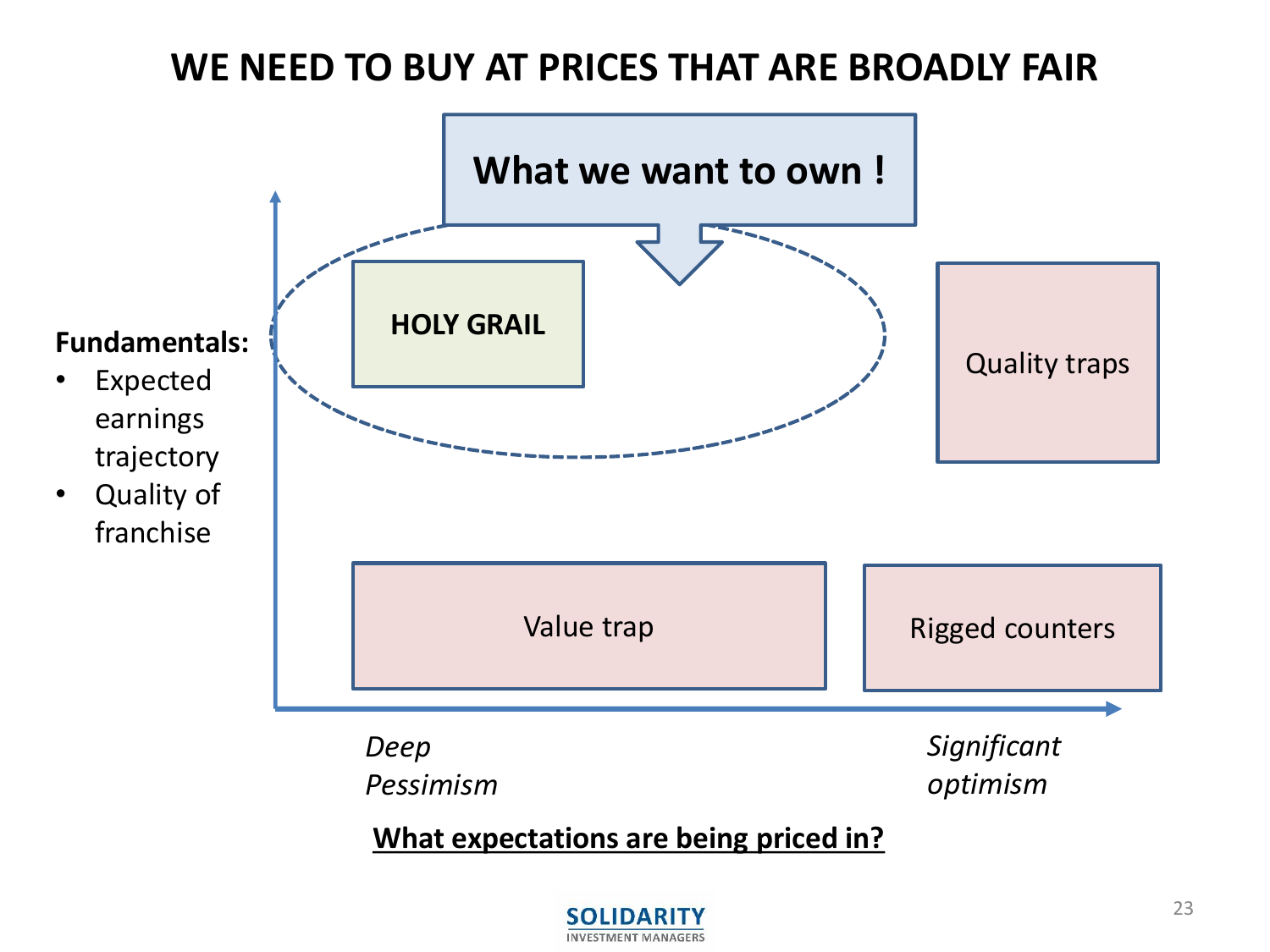#### **WHERE IS EACH SECTOR IN THE GROWTH LIFE CYCLE?**



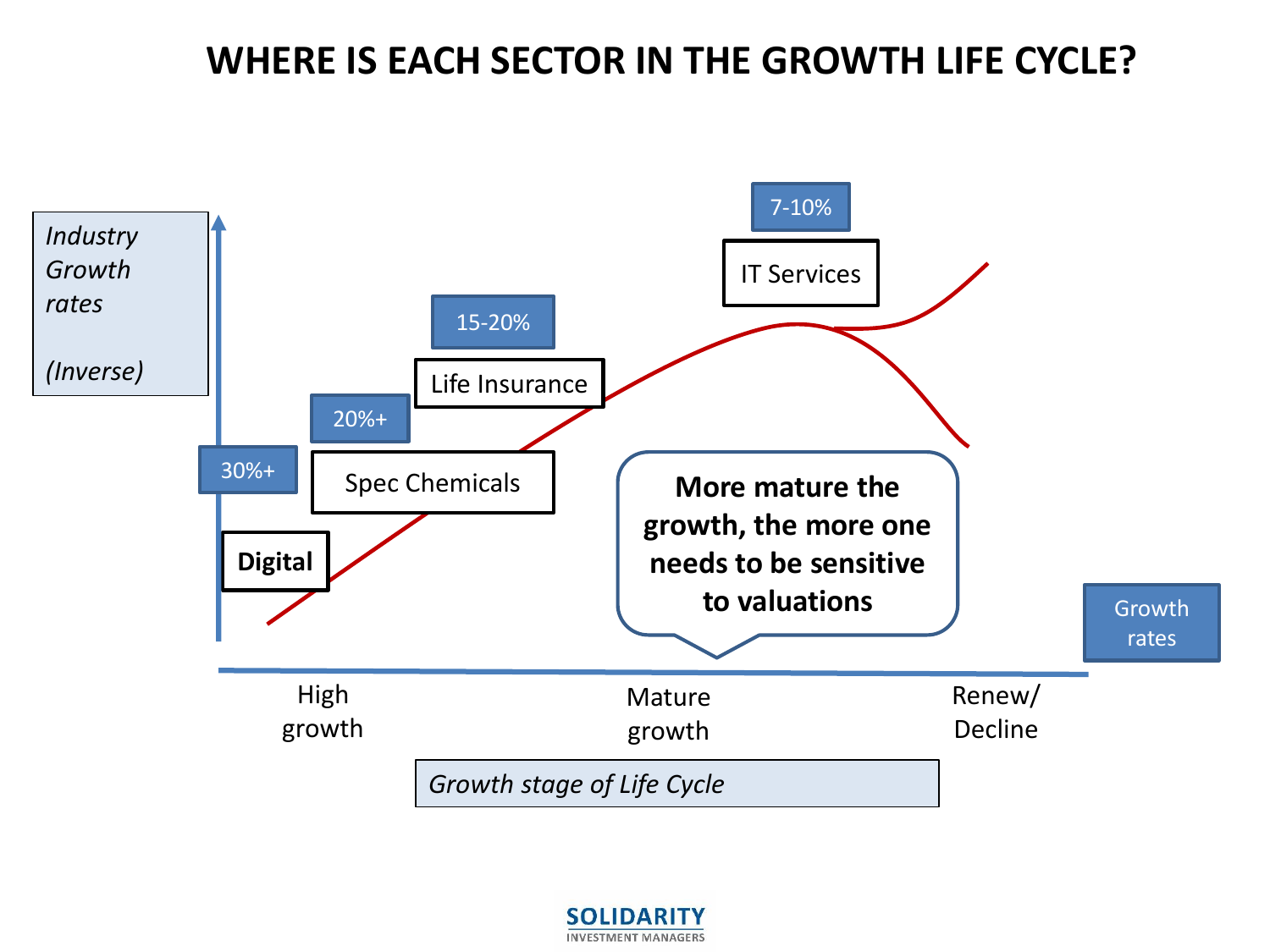# **FAIR VALUATIONS: FIRST PRINCIPLES Analytical Construct**



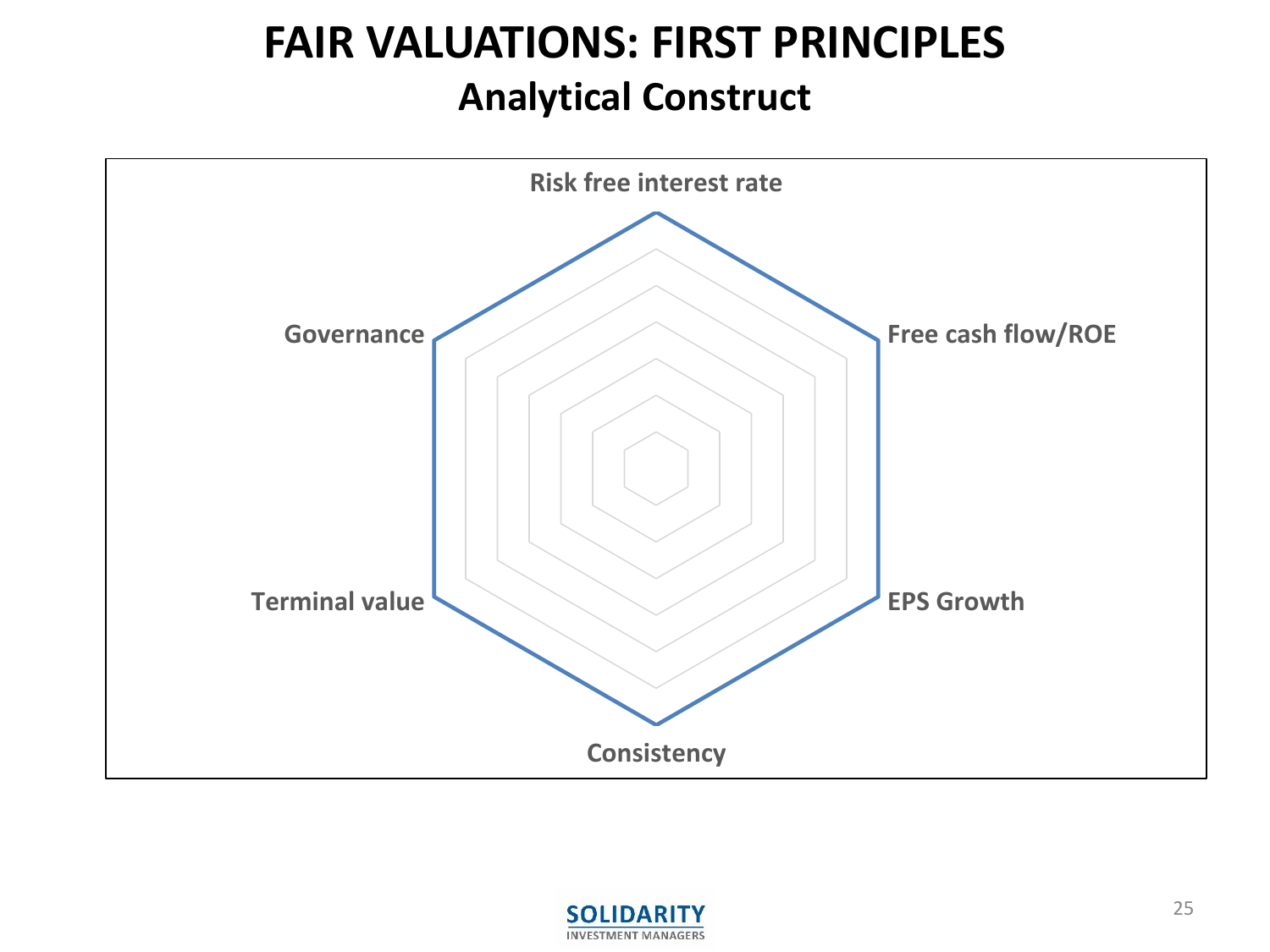# **WE BELIEVE IN MEAN REVERSION OF VALUATION MULTIPLES TO FAIR VALUE OVER TIME**



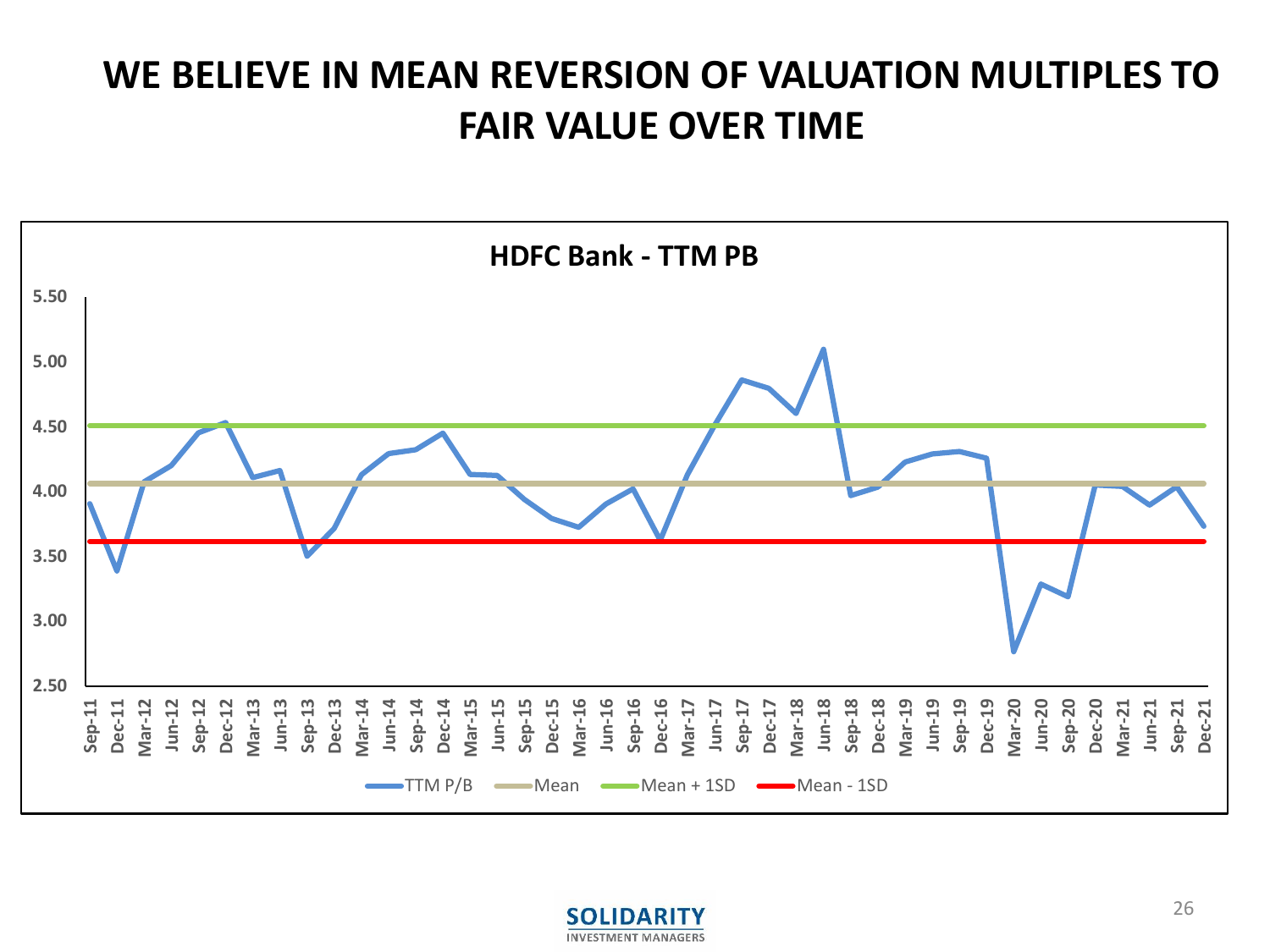#### **DOES THE COMPANY HAVE OPTION VALUE?**



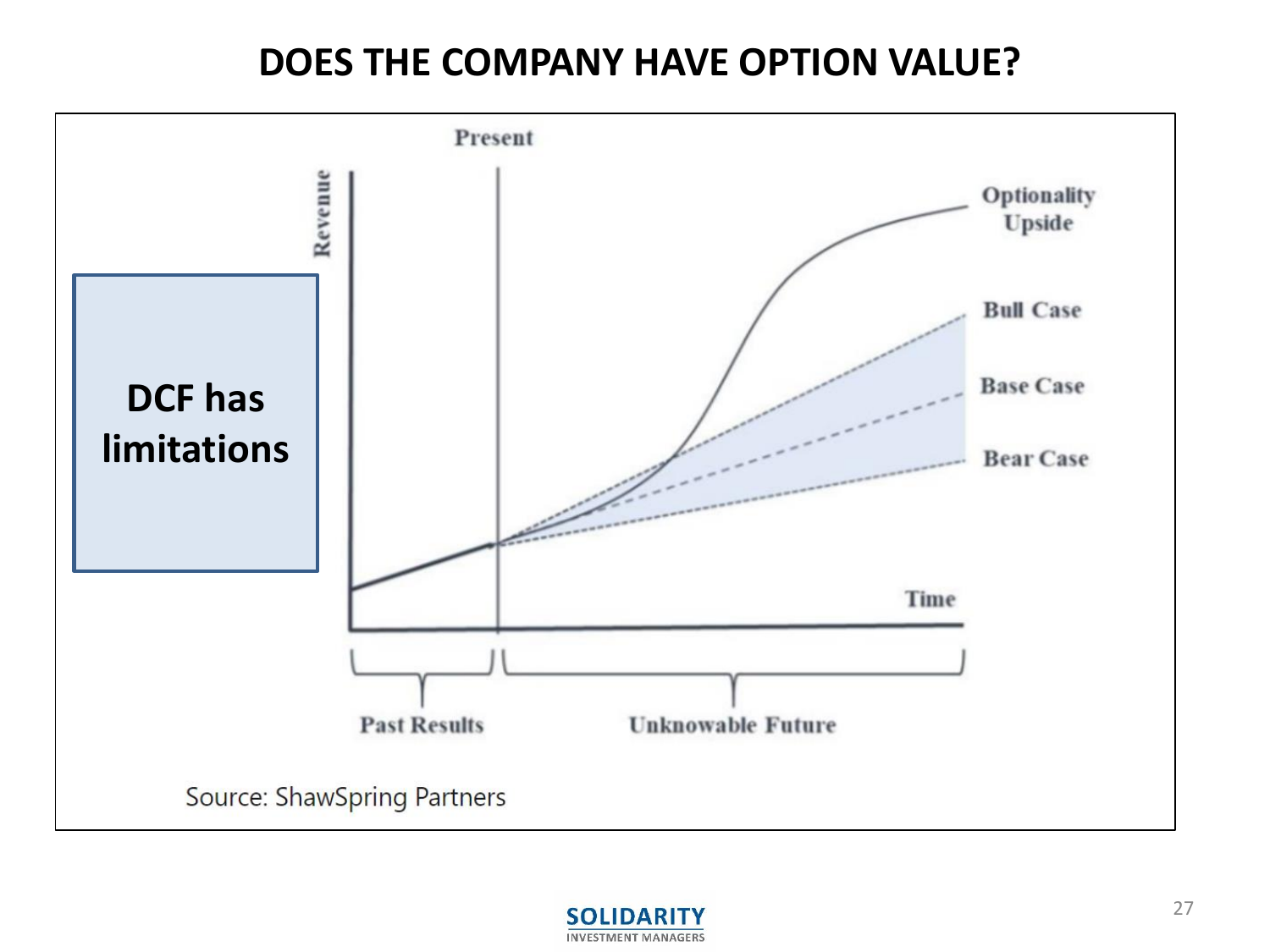# **WHERE IS THE COMPANY IN THE BEHAVIOURAL CYCLE ?**



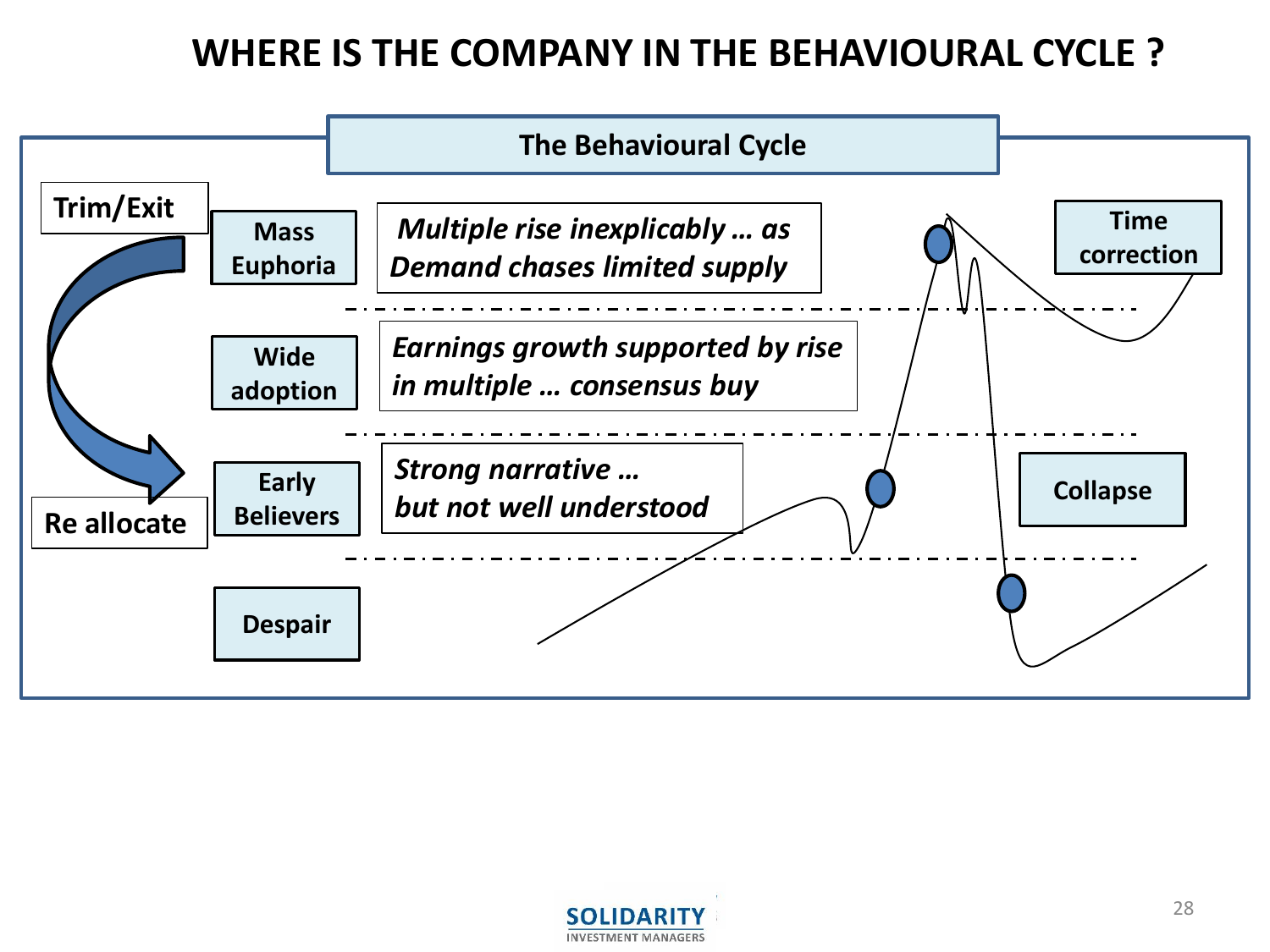## **APPROACH: BUY GOOD COMPANIES AT AN ACCEPTABLE PRICE**

Is this a company we would like to own?





What is the right position size?

- What bucket?
	- ➢ Clear Leader
	- ➢ Emerging Leader
	- ➢ Special Situations
- **Liquidity**
- Initial position size
- When to add

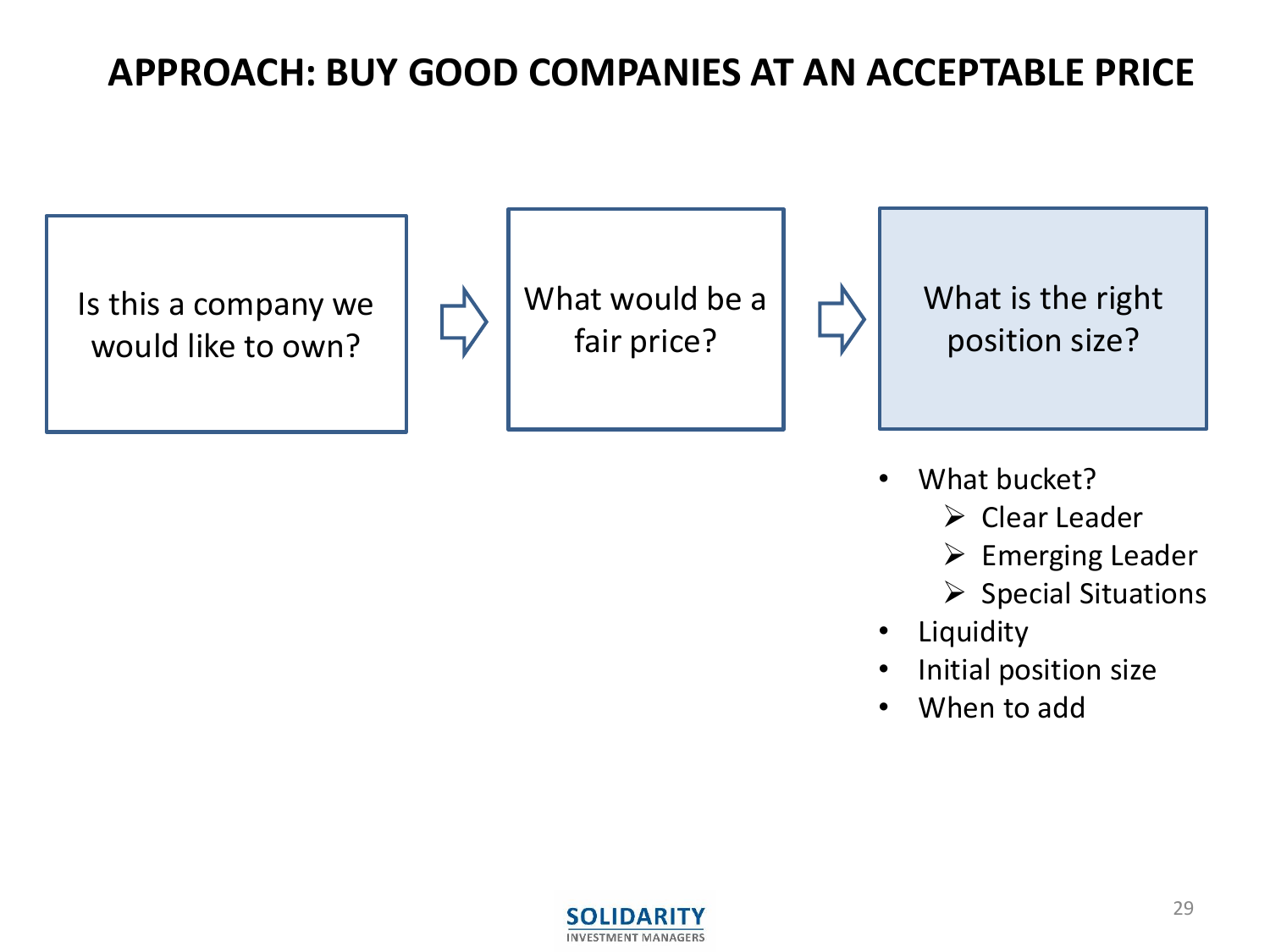# **POSITION SIZING: FUNCTION OF CONVICTION, UPSIDE/DOWN SIDE RISK, MATURITY OF COMPANY, LIQUIDITY**

| <b>Position sizing</b><br>approach        |                            | IRR est. (5 year rolling time horizons) |            |           |           |
|-------------------------------------------|----------------------------|-----------------------------------------|------------|-----------|-----------|
| Categorisation                            | <b>Example</b>             | 12-15%                                  | $15-18%$ + | 18-25%    | $25%+$    |
| Pristine clear<br><b>leaders</b>          | Divis Labs                 | $3 - 4%$                                | $5 - 8%$   | 8-10%     | 10-15%    |
| Clear leader                              | <b>Bharti Airtel</b>       | N/A                                     | $3 - 5%$   | $5 - 10%$ | 10-15%    |
| Clear leader -<br>Lending business        | <b>ICICI bank</b>          | N/A                                     | $3 - 5%$   | $5 - 8%$  | $8 - 10%$ |
| <b>Emerging leader-</b><br>good liquidity | Neogen<br>chemicals        | N/A                                     | N/A        | $3 - 5%$  | $6 - 8%$  |
| <b>Emerging leader-</b><br>poor liquidity | Mayur<br><b>Uniquoters</b> | N/A                                     | N/A        | $3 - 5%$  | $5 - 6%$  |
| Special situations                        | <b>ITC</b>                 | N/A                                     | N/A        |           | $3 - 5%$  |

"What you don't know never kills you. Its what you think you know, for sure, that just ain't so" - Mark Twain

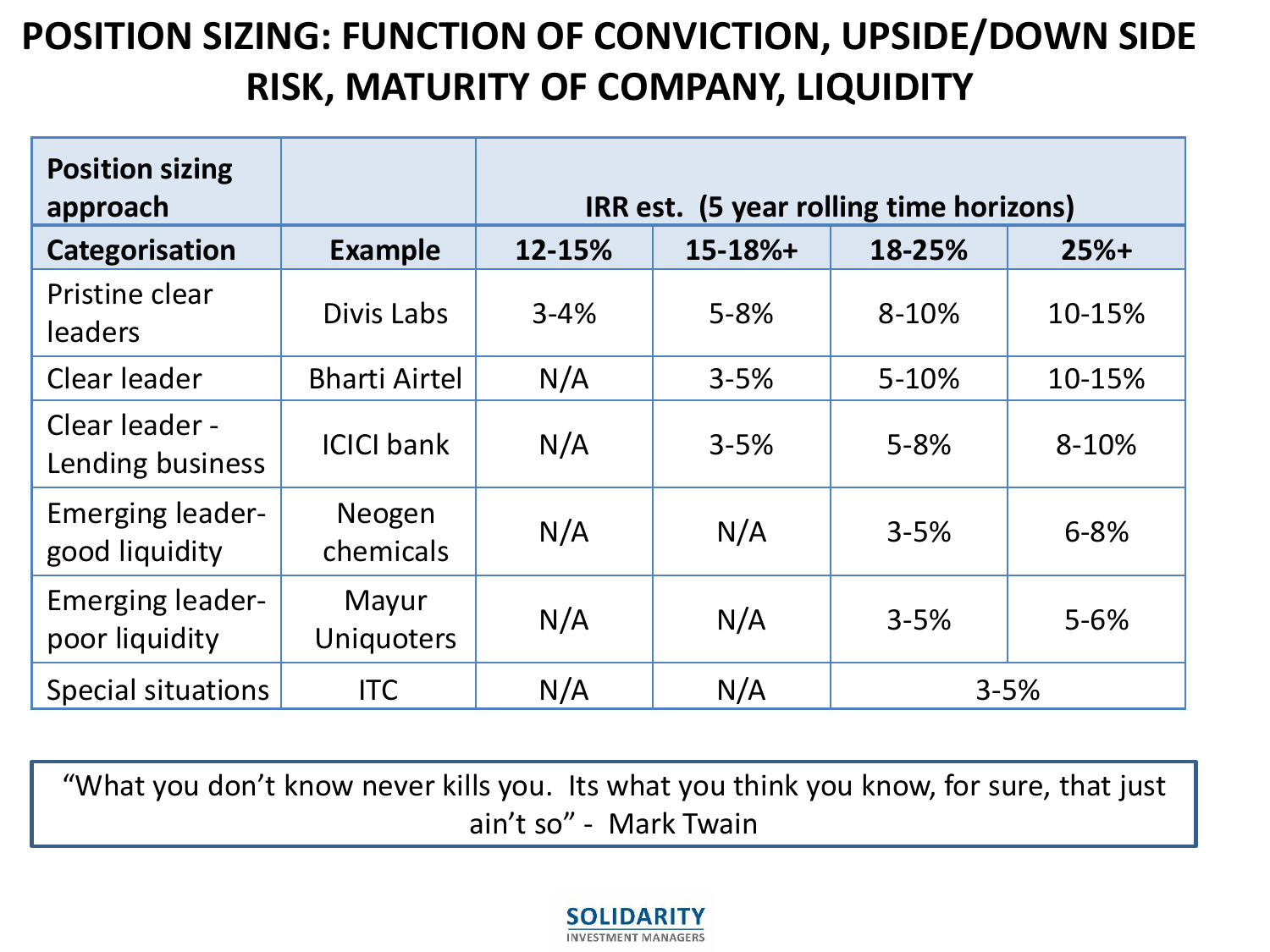## **TOPICS**

| Principles                 | Team                     | <b>Track Record</b>       |            |                  |
|----------------------------|--------------------------|---------------------------|------------|------------------|
| Investing<br>beliefs       | Investing<br>approach    |                           |            |                  |
| Company<br>selection       | Approach to<br>Valuation | Portfolio<br>construction | Risk Mgmt. | When to<br>sell? |
| Fees and other<br>expenses | <b>Testimonials</b>      |                           |            |                  |

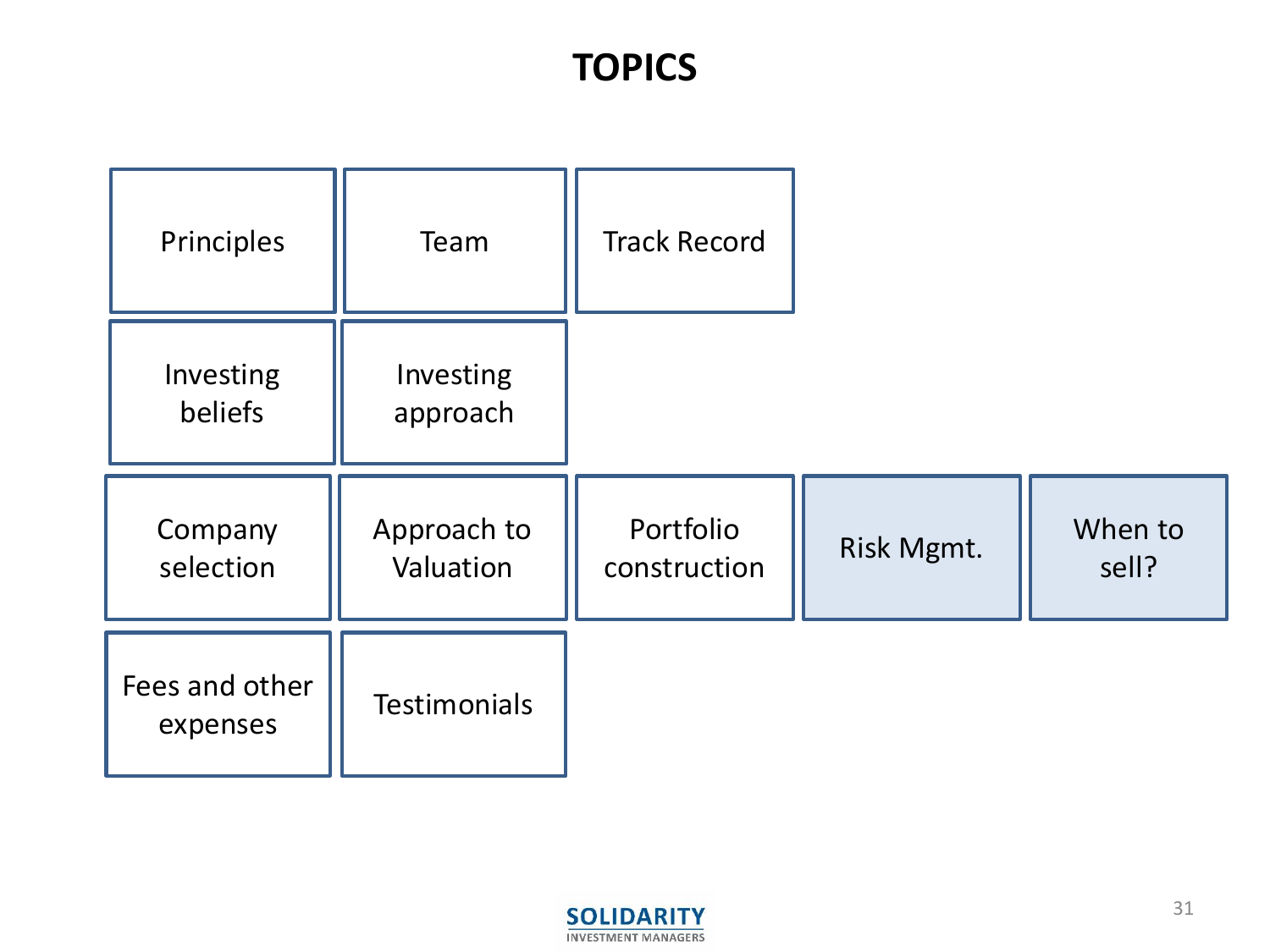# **OUR INVESTING PRINCIPLES AND BELIEFS Risk Management**

#### **Buying Right**

- Don't invest in what we don't understand
- Avoid complexity and poor governance
- Use check lists
- Position sizing Increase size of bet with conviction and liquidity

#### **Constant vigil**

- Track progress of Financial and Operating variables
- Track Capital allocation decisions of surplus cash flow
- Track valuations

#### **Selling Right**

- When facts change that requires us to change our views
- When we encounter evidence that our analysis is wrong
- Exit/trim during euphoria price at least 30% above our estimate of fair value
- Ability to re-allocate capital to a significantly better opportunity

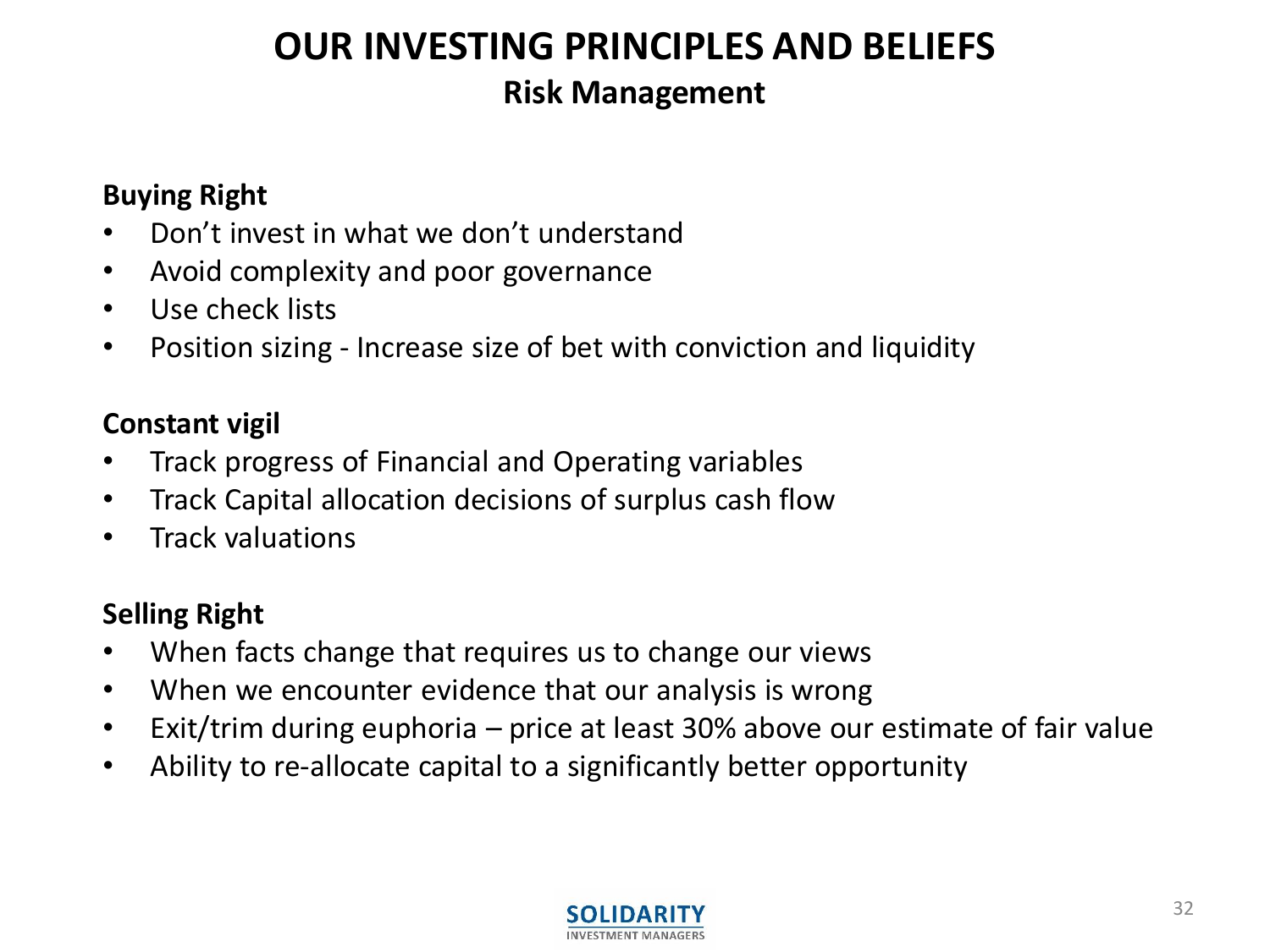# **RISK MANAGEMENT: INVESTMENT CHECK LIST**

|                         | Large and growing opportunity + Benefitting from Secular tailwinds                                                                                                                                                                                            |  |  |  |  |
|-------------------------|---------------------------------------------------------------------------------------------------------------------------------------------------------------------------------------------------------------------------------------------------------------|--|--|--|--|
| <b>GROWTH</b>           | No threat from disruption                                                                                                                                                                                                                                     |  |  |  |  |
| <b>EDGE</b>             | Favourable industry structure and eco system.<br>Right to win. Leadership or domination of a niche. Relative market share<br>Scarcity, permanence, dependability<br>Reflected in high ROCE.<br>High OCF generation – Capital light or can self finance growth |  |  |  |  |
| <b>MANAGEMENT</b>       | Long term orientation on a focused business definition<br>Capital allocation discipline. Balance sheet discipline<br>Past governance record + Direction of travel                                                                                             |  |  |  |  |
| <b>VALUATION</b>        | Growth $+$ Exit multiple = targeted IRRs. Time to close gap<br>Longevity of growth; durability of franchise, predictability of growth                                                                                                                         |  |  |  |  |
| <b>RISK MGMT.</b>       | Understand sources of Fragility<br>Invest in what we understand + Position sizing                                                                                                                                                                             |  |  |  |  |
| <b>EXIT STRATEGY</b>    | Hold through corrections, Exit during euphoria<br>$\bullet$                                                                                                                                                                                                   |  |  |  |  |
| Desk research           | Management<br>Mentorship from<br><b>Field visits</b><br>meetings<br>domain experts                                                                                                                                                                            |  |  |  |  |
| 33<br><b>SOLIDARITY</b> |                                                                                                                                                                                                                                                               |  |  |  |  |

**INVESTMENT MANAGERS**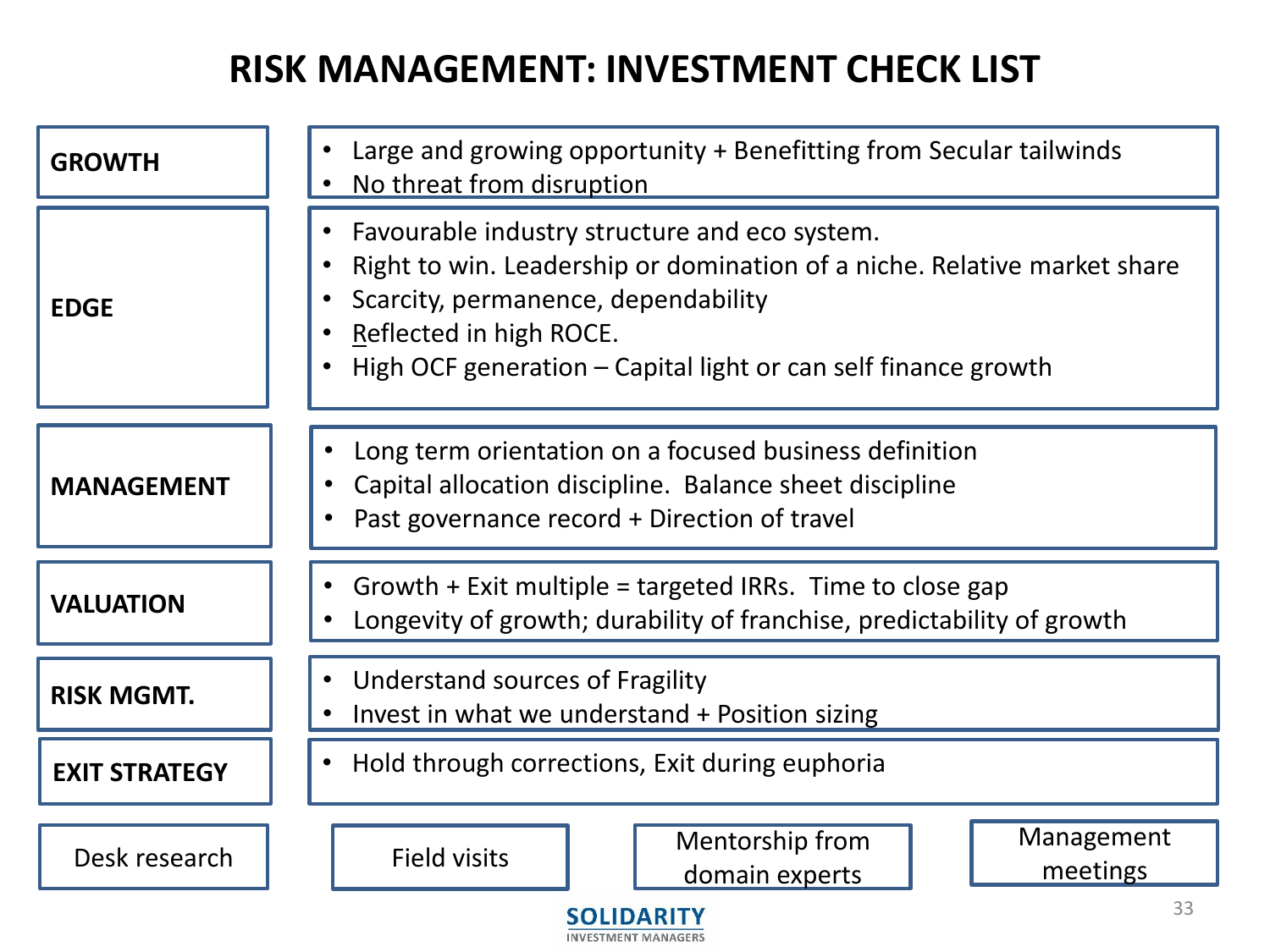#### **RISK MANAGEMENT: ONE SHOULD EXIT ON VALUATION EXCESSES**



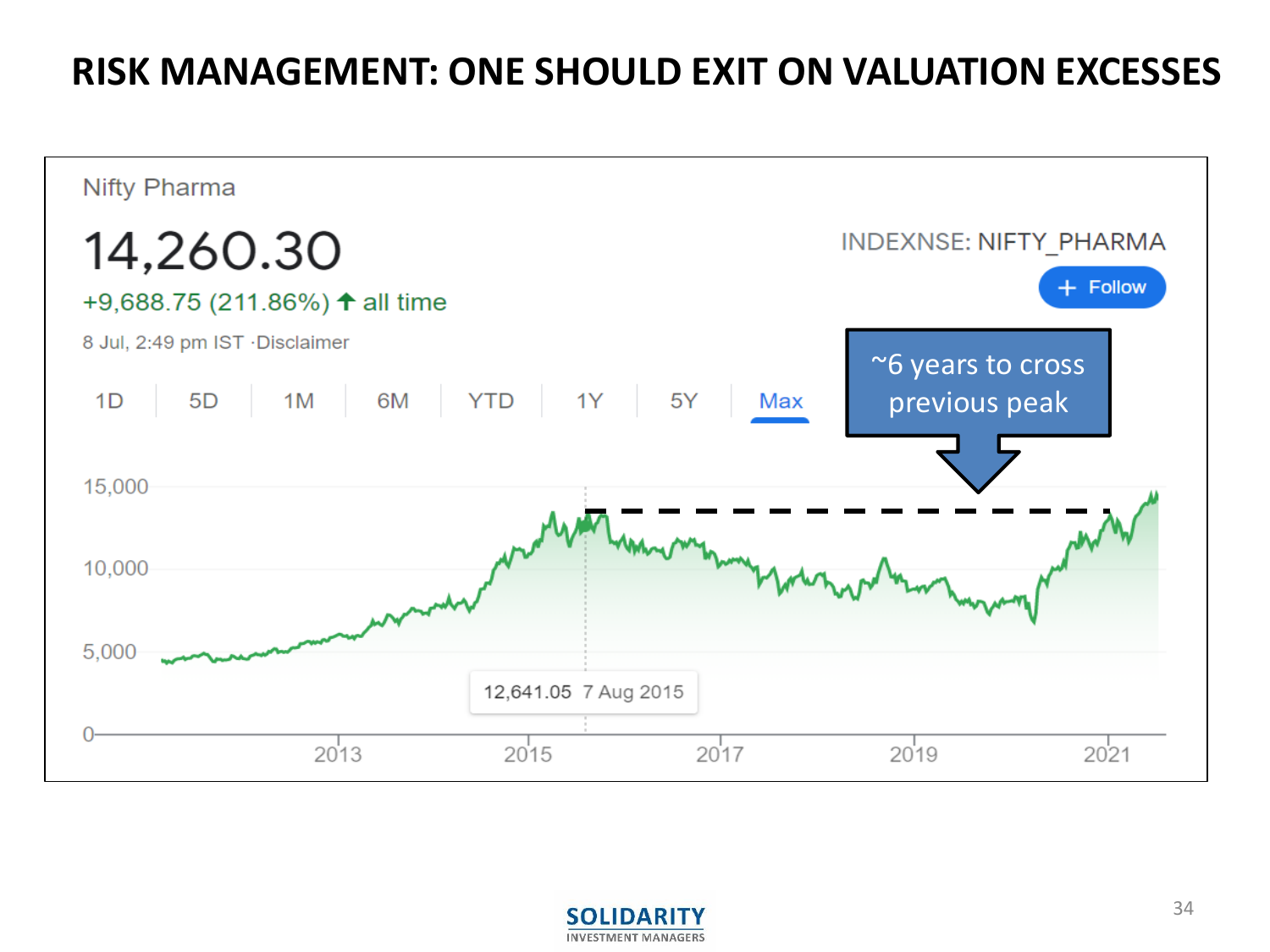## **TOPICS**

| About us                   | How are we<br>different? | Team                      | <b>Track Record</b> |                  |
|----------------------------|--------------------------|---------------------------|---------------------|------------------|
| Investing<br>beliefs       | Investing<br>approach    | Right for you?            |                     |                  |
| Company<br>selection       | Approach to<br>Valuation | Portfolio<br>construction | Risk Mgmt.          | When to<br>sell? |
| Fees and other<br>expenses | <b>Testimonials</b>      |                           |                     |                  |

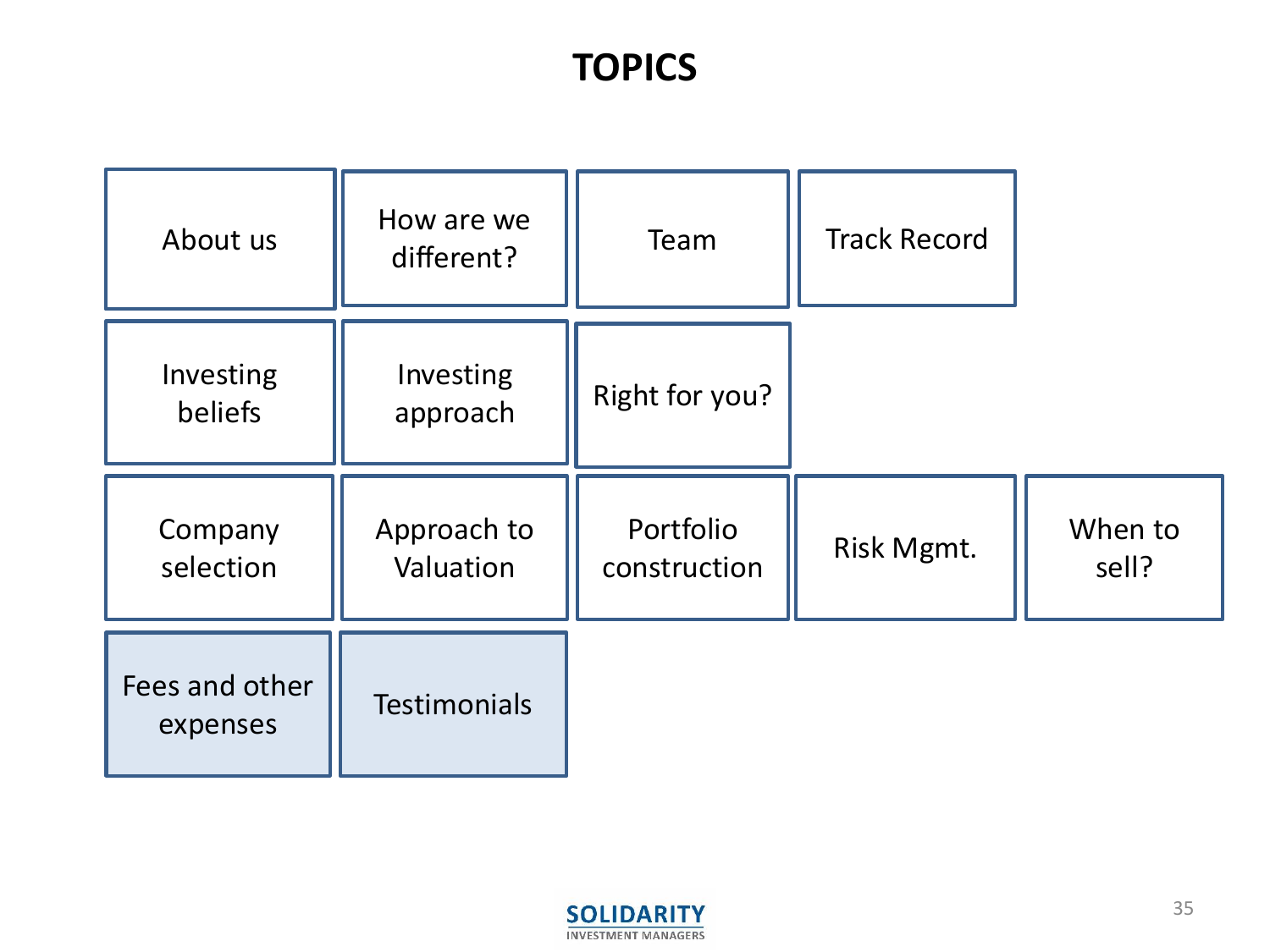# **OUR FEE OPTIONS**

| <b>Principal infused</b> |                                                                         | 2.5 to 10 Cr | 10 to 25 Cr | 25-50 Cr |
|--------------------------|-------------------------------------------------------------------------|--------------|-------------|----------|
| Fixed                    | On NAV                                                                  | 2%           | 1.5%        | 1.25%    |
|                          |                                                                         |              |             |          |
| Semi<br>Variable         | Fixed fee on NAV                                                        | 1%           | $1\%$       | 1%       |
|                          | Hurdle rate pre tax                                                     | 12%          | 12%         | 12%      |
|                          | Profit share above<br>hurdle rate                                       | 20%          | 15%         | 12%      |
|                          |                                                                         |              |             |          |
| Variable                 | <b>Fixed fee</b>                                                        | 0%           | 0%          | 0%       |
|                          | Hurdle rate pre tax                                                     | 8%           | 8%          | 8%       |
|                          | Profit share above<br>hurdle rate                                       | 20%          | 20%         | 17%      |
|                          | Brokerage/GST at actuals. Additional 2bps for Custody & Fund accounting |              |             |          |

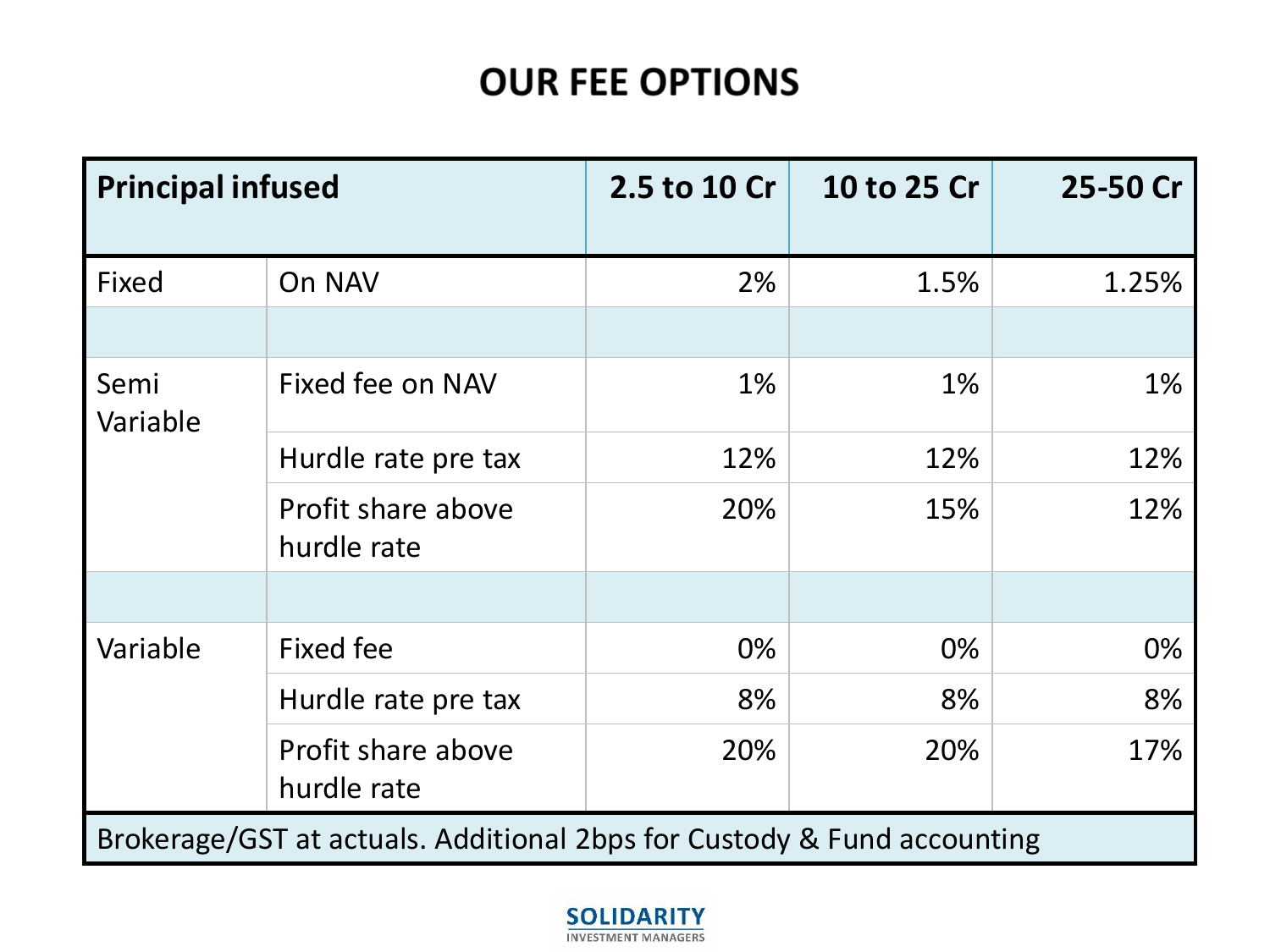#### **TESTIMONIALS**

"I have known Manish for over 15 years now. His firm, Solidarity, have been my Investment Advisers for over six years now, and they have done a superb job. Solidarity is a value investor and their returns have been outstanding. Even more importantly, I admire their focus on following the right process. They do not churn the portfolio, and they ensure our interests are aligned. They are transparent and I trust Manish completely. I like the way he is willing to teach me, and I have learned a lot from him and his team !" *Dr Aniruddha Malpani*

"My base criteria for selecting an advisor are trust, fairness & customer centricity. In my experience, so far, with Solidarity is that they come of tops on these. This is why I am continuing to trust them with more money"

*Mr Pravin Gandhi, Founder Seedfund*

I have known Manish for over 10 years, from the time he was with Rare enterprises. We were on the Board of a company for a few years. I had found his stand very focussed on the issue and always looking at what would in the best interest of the Company and not get swayed by pressures of promoters or other vested interest. He was always analytical and logical in his approach and presented his view in a coherent manner. My family has entrusted its investment after detailed discussions with Manish. His logical approach, based on fundamentals of the company is what impressed us the most. This with the transparent and customer focussed way of dealing with us, was what convinced us that we were dealing with the right person. The recent webinar also demonstrated to us that he has a team that is aligned with him in terms of values, approach and clarity of thought. Solidarity is also candid to admit any error of judgement, which to our family is a huge comfort factor. We are committed to increase our funds to deployed by Solidarity

*Mr Shyam Sunder Suri*

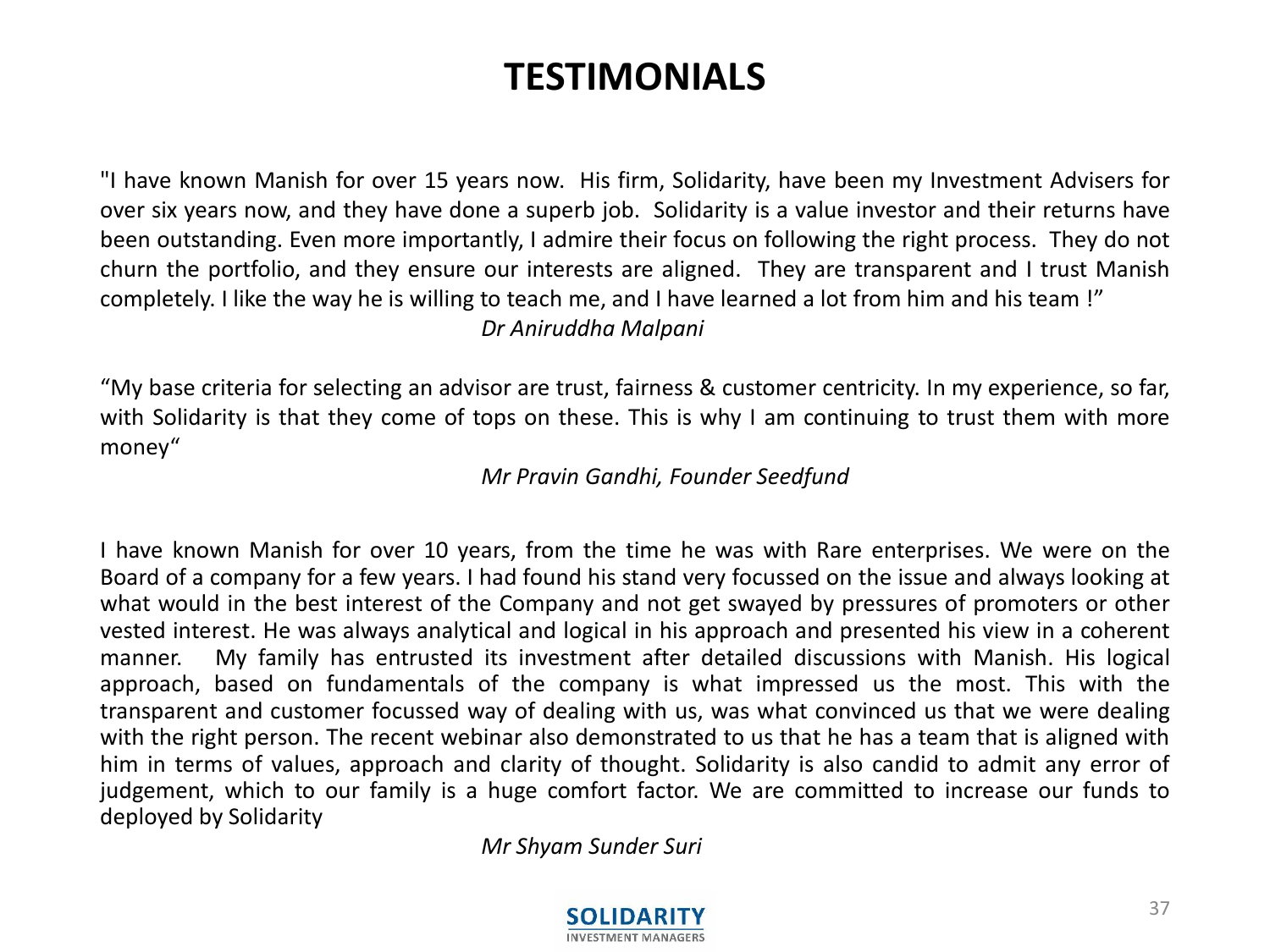# **CONTACT**

**Manish Gupta** Chief Investment Officer

**Manjeet Buaria**

Principal

**Anirudh Shetty**

Principal

**Naarah Pereira** Head of Operations M: +91 9819517614 [mg@solidarity.in](mailto:mg@solidarity.in)

M: +91 9833014949 [mb@solidarity.in](mailto:mg@solidarity.in)

M: +91 9930003966 [as@solidarity.in](mailto:mg@solidarity.in)

M: +91 9920890191 [np@solidarity.in](mailto:np@solidarity.in)